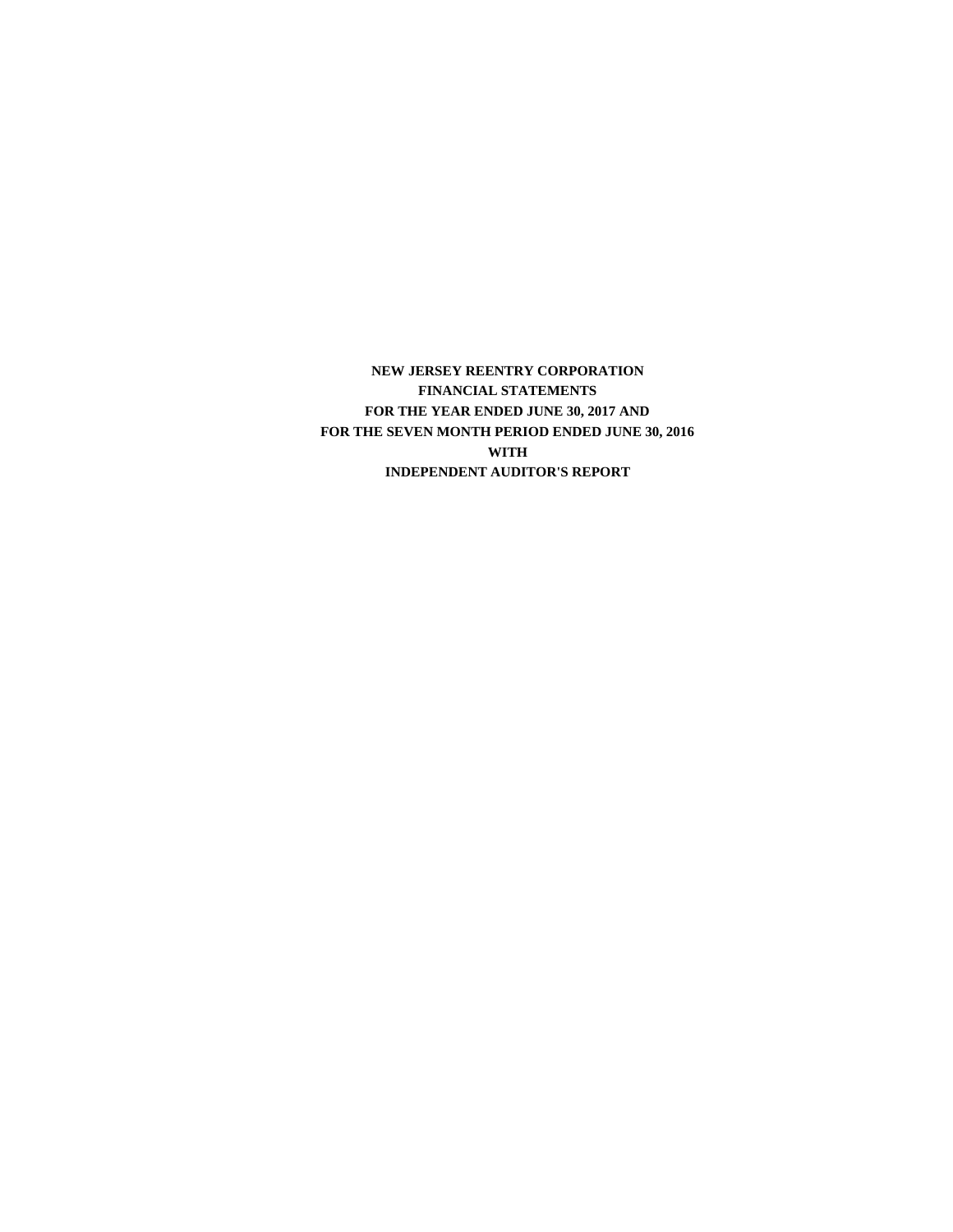### **NEW JERSEY REENTRY CORPORATION**

### **TABLE OF CONTENTS**

|                                                                                                                                                                                                                          | Page<br>$\underline{\mathbf{N}\mathbf{0}}$ |
|--------------------------------------------------------------------------------------------------------------------------------------------------------------------------------------------------------------------------|--------------------------------------------|
| <b>Independent Auditor's Report</b>                                                                                                                                                                                      | $1 - 3$                                    |
| <b>Statements of Financial Position</b>                                                                                                                                                                                  | 4                                          |
| <b>Statements of Activities</b>                                                                                                                                                                                          | 5                                          |
| <b>Statements of Functional Expenses</b>                                                                                                                                                                                 | 6                                          |
| <b>Statements of Cash Flows</b>                                                                                                                                                                                          | 7                                          |
| <b>Notes to Financial Statements</b>                                                                                                                                                                                     | $8 - 13$                                   |
| Independent Auditor's Report on Internal Control Over Financial Reporting and on<br>Compliance and Other Matters Based on an Audit of Financial Statements<br>Performed in Accordance with Government Auditing Standards | $14 - 15$                                  |
| Independent Auditor's Report on Compliance for Each Major Program and on<br>Internal Control Over Compliance Required by New Jersey OMB Circular 15-08                                                                   | $16 - 18$                                  |
| Schedule of Expenditures of State Financial Assistance                                                                                                                                                                   | 19                                         |
| Notes to Schedule of Expenditures of State Financial Assistance                                                                                                                                                          | 20                                         |
| Schedule of Findings and Questioned Costs                                                                                                                                                                                |                                            |
| Section I - Summary of Auditor's Results                                                                                                                                                                                 | 21                                         |
| <b>Section II - Financial Statement Findings</b>                                                                                                                                                                         | 22                                         |
| Section III - Federal and State Financial Assistance Findings                                                                                                                                                            |                                            |
| and Questioned Costs                                                                                                                                                                                                     | 23                                         |
| Summary Schedule of Prior Year Audit Findings and Questinoned Costs                                                                                                                                                      | 24                                         |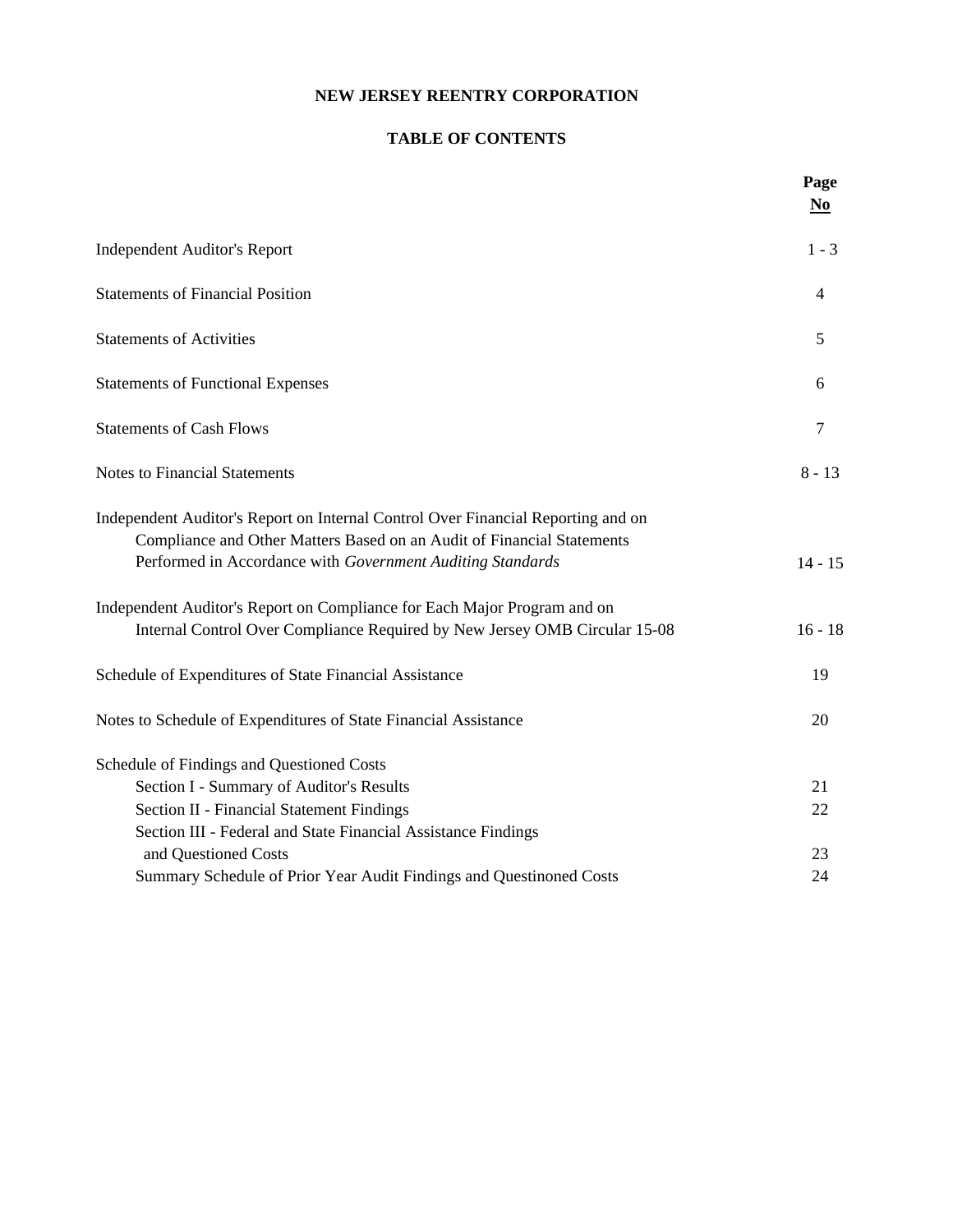### DONOHUE, GIRONDA, DORIA & TOMKINS, LLC

*Certified Public Accountants* 

Robert A. Gironda, CPA Linda P. Kish, CPA, RMA Robert G. Doria, CPA (N.J. & N.Y.) Frederick J. Tomkins, CPA, RMA **DayONINE, 1918** OTOUZ Jason R. Gironda, CPA<br>Matthew A. Donohue, CPA (2011) 437-9000 Mauricio Canto, CPA, R

310 Broadway Bayonne, NJ 07002 (201) 437-9000 Fax: (201) 437-1432 E-Mail: dgd@dgdcpas.com Mauricio Canto, CPA, RMA

### **INDEPENDENT AUDITOR'S REPORT**

To the Board of Directors of New Jersey Reentry Corporation Jersey City, New Jersey

### **Report on the Financial Statements**

We have audited the accompanying financial statements of New Jersey Reentry Corporation. (a nonprofit organization), which comprise the statement of financial position as of June 30, 2017 and 2016, and the related statements of activities, functional expenses, and cash flows for the year then ended and the seven month period ended June 30, 2016, and the related notes to the financial statements.

### *Management's Responsibility for the Financial Statements*

Management is responsible for the preparation and fair presentation of these financial statements in accordance with accounting principles generally accepted in the United States of America; this includes the design, implementation, and maintenance of internal control relevant to the preparation and fair presentation of financial statements that are free from material misstatement, whether due to fraud or error.

### *Auditor's Responsibility*

Our responsibility is to express an opinion on these financial statements based on our audit. We conducted our audit in accordance with auditing standards generally accepted in the United States of America and the standards applicable to financial audits contained in *Government Auditing Standards*, issued by the Comptroller General of the United States. Those standards require that we plan and perform the audit to obtain reasonable assurance about whether the financial statements are free from material misstatement.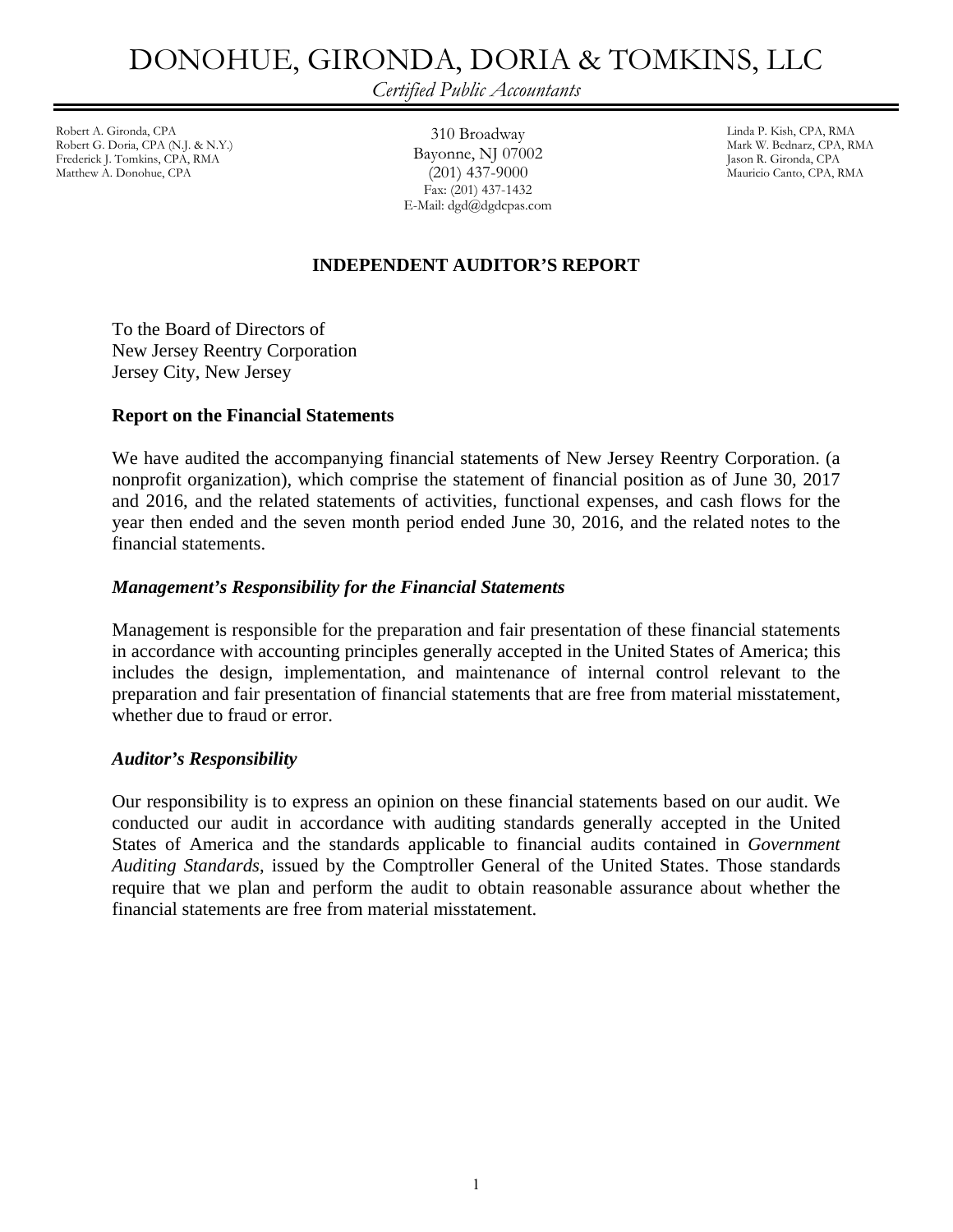An audit involves performing procedures to obtain audit evidence about the amounts and disclosures in the financial statements. The procedures selected depend on the auditor's judgment, including the assessment of the risks of material misstatement of the financial statements, whether due to fraud or error. In making those risk assessments, the auditor considers internal control relevant to the entity's preparation and fair presentation of the financial statements in order to design audit procedures that are appropriate in the circumstances, but not for the purpose of expressing an opinion on the effectiveness of the entity's internal control. Accordingly, we express no such opinion. An audit also includes evaluating the appropriateness of accounting policies used and the reasonableness of significant accounting estimates made by management, as well as evaluating the overall presentation of the financial statements.

We believe that the audit evidence we have obtained is sufficient and appropriate to provide a basis for our audit opinion.

### *Opinion*

In our opinion, the financial statements referred to above present fairly, in all material respects, the financial position of New Jersey Reentry Corporation as of June 30, 2017 and 2016, and the related statements of activities, functional expenses, and cash flows for the year then ended and for the seven month period ended June 30, 2016, in accordance with accounting principles generally accepted in the United States of America.

### *Other Matters*

### *Other Information*

Our audit was conducted for the purpose of forming an opinion on the financial statements as a whole. The accompanying and the schedule of state financial assistance, as required by New Jersey OMB Circular 15-08 are presented for purposes of additional analysis and is not a required part of the financial statements. Such information is the responsibility of management and was derived from and relates directly to the underlying accounting and other records used to prepare the financial statements. The information has been subjected to the auditing procedures applied in the audit of the financial statements and certain additional procedures, including comparing and reconciling such information directly to the underlying accounting and other records used to prepare the financial statements or to the financial statements themselves, and other additional procedures in accordance with auditing standards generally accepted in the United States of America. In our opinion, the information is fairly stated, in all material respects, in relation to the financial statements as a whole.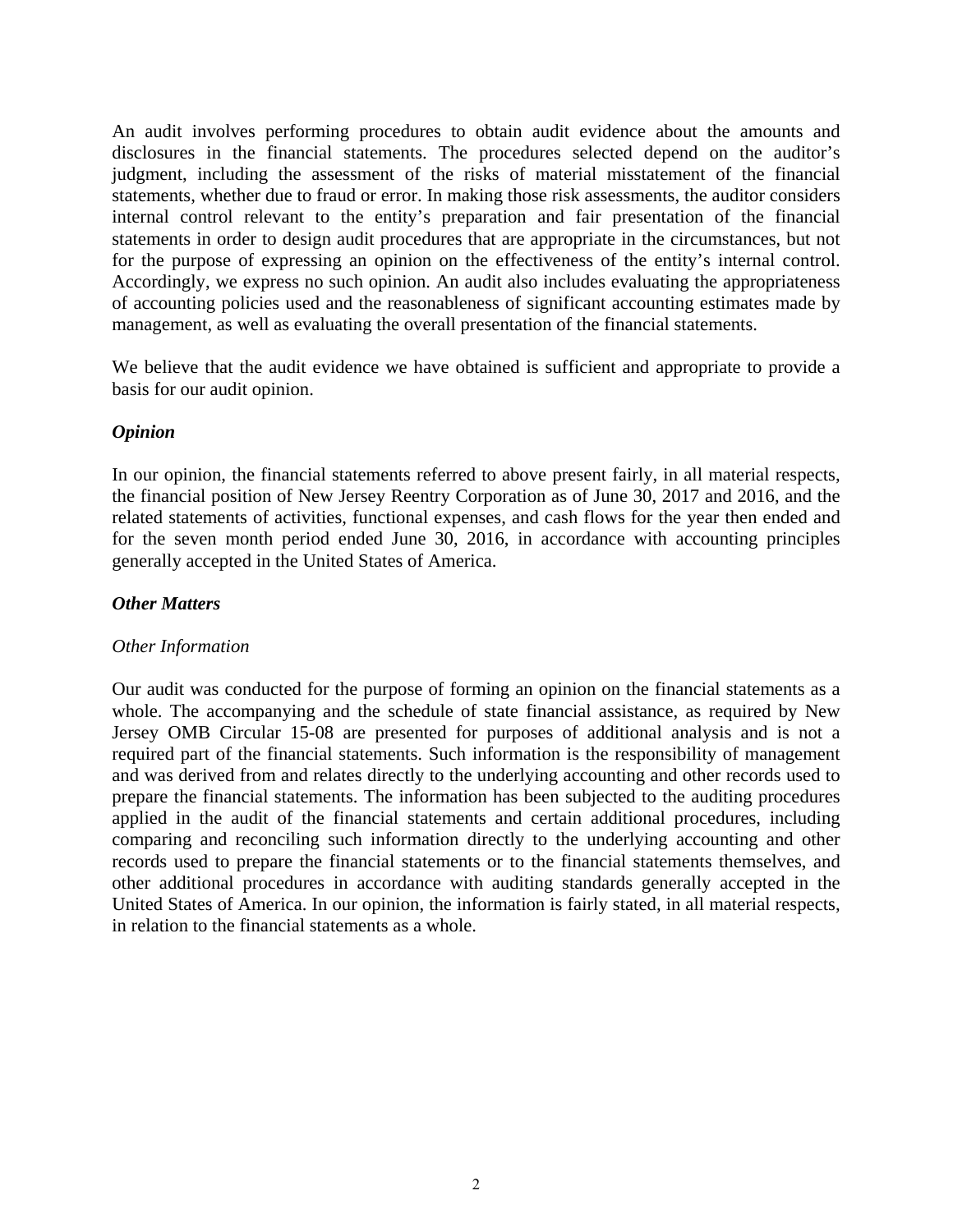### **Other Reporting Required by** *Government Auditing Standards*

In accordance with *Government Auditing Standards*, we have also issued our report dated February 12, 2018, on our consideration of New Jersey Reentry Corporation's internal control over financial reporting and on our tests of its compliance with certain provisions of laws, regulations, contracts, and grant agreements and other matters. The purpose of that report is to describe the scope of our testing of internal control over financial reporting and compliance and the results of that testing, and not to provide an opinion on internal control over financial reporting or on compliance. That report is an integral part of an audit performed in accordance with *Government Auditing Standards* in considering New Jersey Reentry Corporation's internal control over financial reporting and compliance.

in T Tombin LLC

DONOHUE, GIRONDA, DORIA & TOMKINS, LLC *Certified Public Accountants* 

February 12, 2018 Bayonne, New Jersey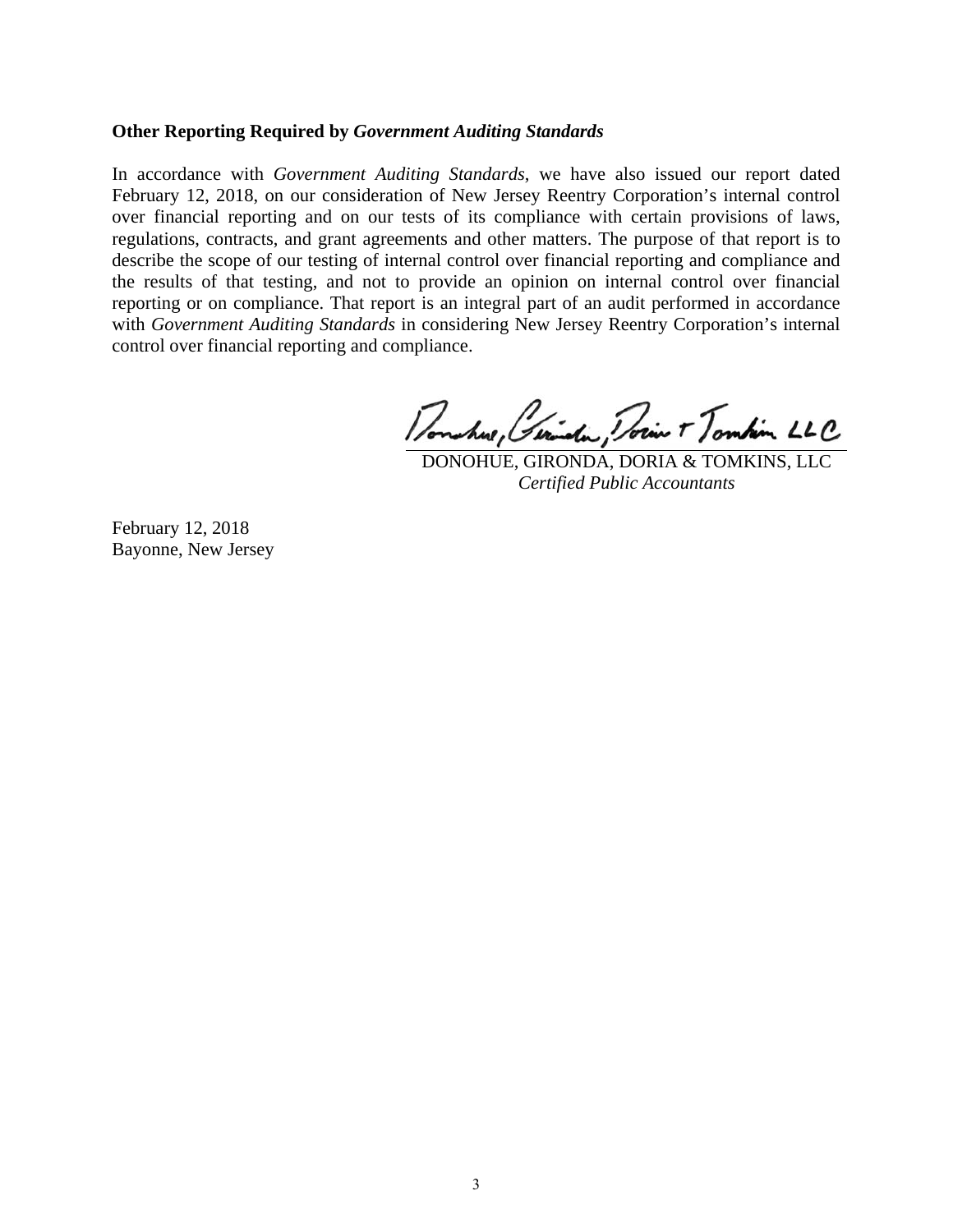### **NEW JERSEY REENTRY CORPORATION**

### **STATEMENTS OF FINANCIAL POSITION**

### **JUNE 30, 2017 AND 2016**

|                                              | 2017            |                           | 2016      |
|----------------------------------------------|-----------------|---------------------------|-----------|
| <b>ASSETS</b>                                |                 |                           |           |
| <b>Current Assets:</b>                       |                 |                           |           |
| Cash                                         | \$<br>931,210   | \$                        | 863,707   |
| <b>Grants Receivable</b>                     | 289,873         |                           | 234,348   |
| <b>Prepaid Expenses</b>                      | 152,445         |                           | 33,000    |
| <b>Total Current Assets</b>                  | 1,373,528       |                           | 1,131,055 |
| <b>Non Current Assets:</b>                   |                 |                           |           |
| Property and Equipment:                      |                 |                           |           |
| Furniture and Equipment, Net                 | 96,687          |                           | 116,211   |
| <b>Security Deposits</b>                     | 10,000          |                           |           |
| <b>Total Non Current Assets</b>              | 106,687         |                           | 116,211   |
| <b>Total Assets</b>                          | 1,480,215       | $\boldsymbol{\mathsf{S}}$ | 1,247,266 |
| <b>LIABILITIES AND NET ASSETS</b>            |                 |                           |           |
| <b>Current Liabilities:</b>                  |                 |                           |           |
| <b>Accounts Payable and Accrued Expenses</b> | \$<br>149,041   | \$                        | 39,142    |
| <b>Deferred Revenue</b>                      | 717,619         |                           | 1,072,973 |
| <b>Total Current Liabilities</b>             | 866,660         |                           | 1,112,115 |
| Net Assets:                                  |                 |                           |           |
| Unrestricted                                 | 613,555         |                           | 135,151   |
| <b>Total Liabilities and Net Assets</b>      | \$<br>1,480,215 | \$                        | 1,247,266 |

See Accompanying Notes to the Financial Statements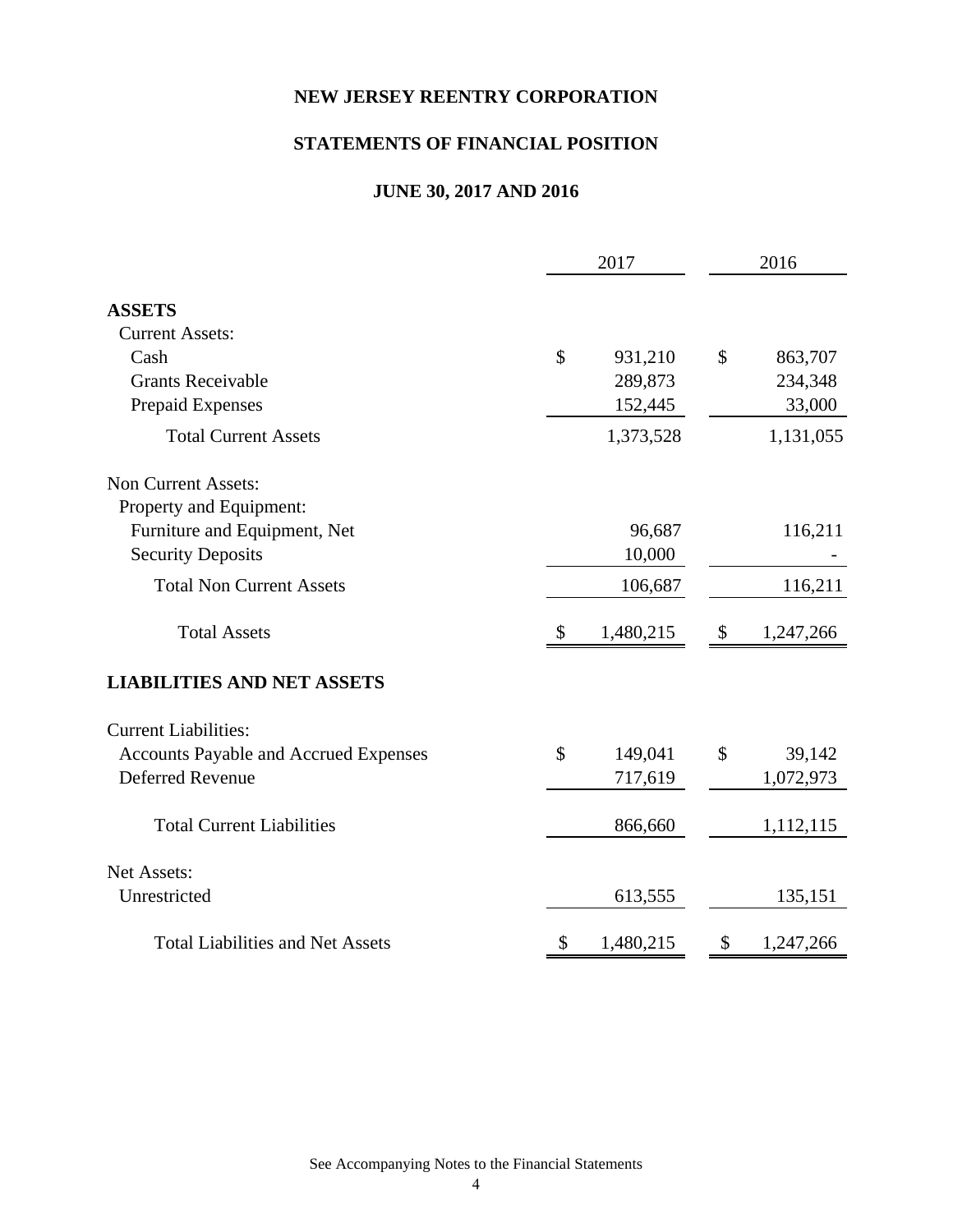NEW JERSEY REENTRY CORPORATION **NEW JERSEY REENTRY CORPORATION**

## STATEMENTS OF ACTIVITIES **STATEMENTS OF ACTIVITIES**

## FOR THE YEAR ENDED JUNE 30, 2017 AND SEVEN MONTH PERIOD ENDED JUNE 30, 2016 **SEVEN MONTH PERIOD ENDED JUNE 30, 2016 FOR THE YEAR ENDED JUNE 30, 2017 AND**

|                                      |                    | For the Year Ended June 30, 2017 |           |              | For the Seven Month Period Ended June 30, 2016 |           |
|--------------------------------------|--------------------|----------------------------------|-----------|--------------|------------------------------------------------|-----------|
|                                      |                    | Temporarily                      |           |              | Temporarily                                    |           |
|                                      | Unrestricted       | Restricted                       | Total     | Unrestricted | Restricted                                     | Total     |
| <b>REVENUES</b>                      |                    |                                  |           |              |                                                |           |
| <b>State Grants</b>                  |                    | 3,395,530                        | 3,395,530 |              | 1,307,027                                      | 1,307,027 |
| Contributions                        | 14,000             |                                  | 14,000    | 5,000        |                                                | 5,000     |
| Miscellaneous                        | 20,120             |                                  | 20,120    | 13,940       |                                                | 13,940    |
| Net Assets Released from Restriction | ,530<br>3,395      | (3,395,530)                      |           | .307,027     | (1,307,027)                                    |           |
| <b>Total Revenues</b>                | 3,429,650          |                                  | 3,429,650 | 1,325,967    |                                                | 1,325,967 |
| <b>EXPENSES</b>                      |                    |                                  |           |              |                                                |           |
| Program Services                     | 5,238<br>2,525     |                                  | 2,525,238 | ,020,216     |                                                | 1,020,216 |
| Management and General               | 426,008            |                                  | 426,008   | 170,600      |                                                | 170,600   |
| <b>Total Expenses</b>                | 1,246<br>2,951     |                                  | 2,951,246 | 190,816      |                                                | 1,190,816 |
| Change in Net Assets                 | 404<br>478         |                                  | 478,404   | 135,151      |                                                | 135,151   |
| Net Assets, July 1 and Dec 1         | <b>.151</b><br>135 |                                  | 135,151   |              |                                                |           |
| Net Assets, June 30                  | 613,555            |                                  | 613,555   | 135,151      |                                                | 135,151   |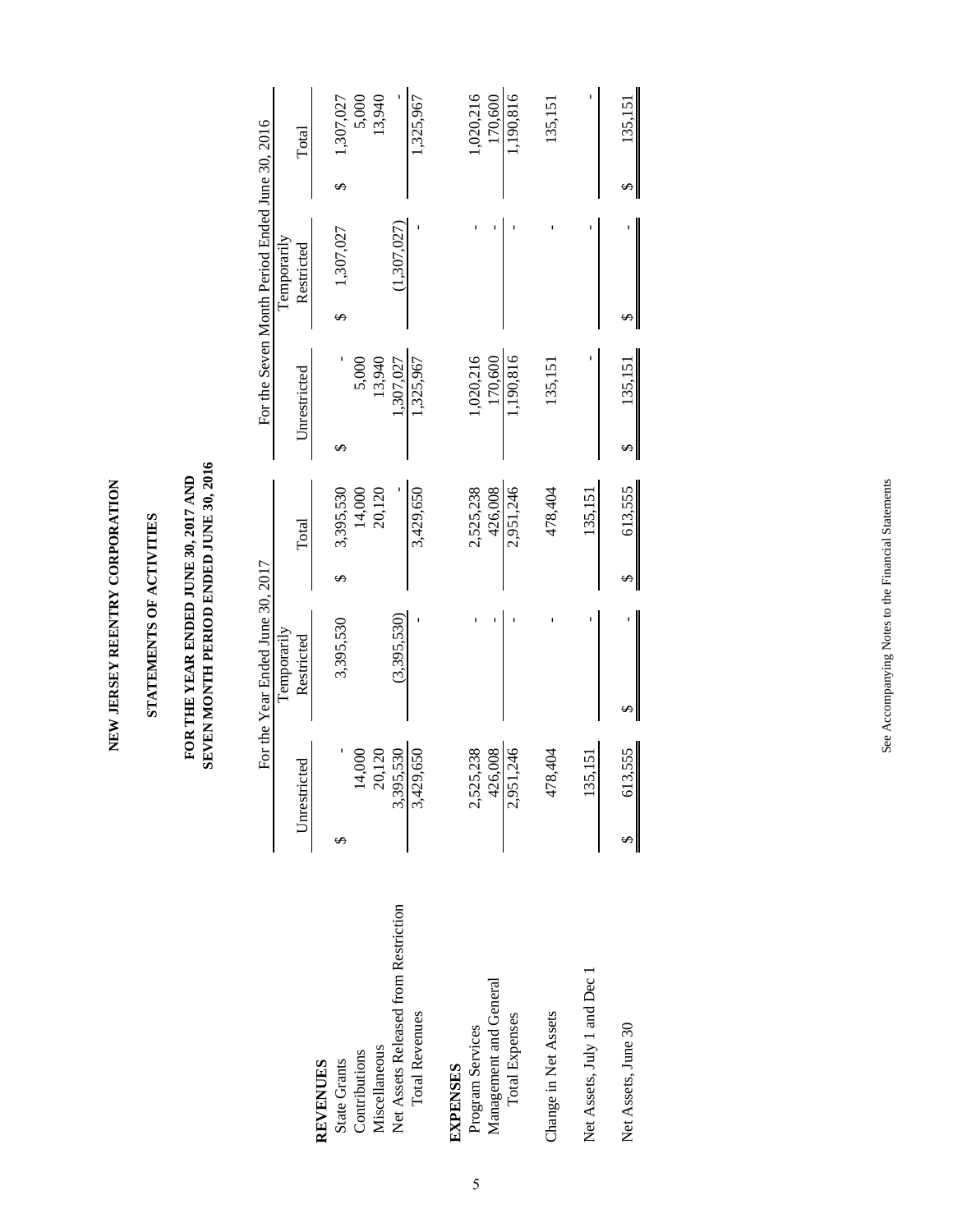NEW JERSEY REENTRY CORPORATION **NEW JERSEY REENTRY CORPORATION**

# STATEMENTS OF FUNCTIONAL EXPENSES **STATEMENTS OF FUNCTIONAL EXPENSES**

## FOR THE YEAR ENDED JUNE 30, 2017 AND SEVEN MONTH PERIOD ENDED JUNE 30, 2016 **SEVEN MONTH PERIOD ENDED JUNE 30, 2016 FOR THE YEAR ENDED JUNE 30, 2017 AND**

|                                |   |                                                          |   | For the Year Ended June 30, 2017 |   |           |                        |                              |          | For the Seven Month Period Ended June 30, 2016 |   |           |
|--------------------------------|---|----------------------------------------------------------|---|----------------------------------|---|-----------|------------------------|------------------------------|----------|------------------------------------------------|---|-----------|
|                                |   | Program<br>Services<br>Total                             |   | Management<br>and General        |   | Total     |                        | Services<br>Program<br>Total |          | Management<br>and General                      |   | Total     |
|                                |   |                                                          |   |                                  |   |           |                        |                              |          |                                                |   |           |
| Salaries                       | ↮ | 1,510,043                                                | ↔ | 297,015                          | ↮ | 1,807,058 | $\Theta$               | 578,531                      | $\Theta$ | 89,961                                         | ↮ | 668,492   |
| Payroll Taxes                  |   | 78,239                                                   |   | 14,589                           |   | 92,828    |                        | 29,192                       |          | 5,375                                          |   | 34,567    |
| <b>Employee Benefits</b>       |   | 284,328                                                  |   | 30,206                           |   | 314,534   |                        | 21,139                       |          | 22,392                                         |   | 143,531   |
| Total Salaries & Benefits      |   | 1,872,610                                                |   | 341,810                          |   | 2,214,420 |                        | 728,862                      |          | 117,728                                        |   | 846,590   |
|                                |   |                                                          |   |                                  |   |           |                        |                              |          |                                                |   |           |
| Rent Expense                   |   | [23, 119]                                                |   |                                  |   | 23,119    |                        | 25,500                       |          |                                                |   | 25,500    |
| Consultants                    |   |                                                          |   | 35,623                           |   | 89,056    |                        | 63,370                       |          | 25,130                                         |   | 88,500    |
| Participant Cost               |   | 53,433<br>72,906<br>64,935                               |   |                                  |   | 72,906    |                        | 13,514                       |          |                                                |   | 13,514    |
| <b>Bus Tickets</b>             |   |                                                          |   |                                  |   | 64,935    |                        | 10,790                       |          |                                                |   | 10,790    |
| Facility Operating Costs       |   | 63,489                                                   |   |                                  |   | 63,489    |                        | 31,033                       |          |                                                |   | 31,033    |
| Maintenance and Repairs        |   | 32,258<br>32,127<br>32,100<br>32,353<br>32,376<br>21,376 |   | 6,144                            |   | 38,402    |                        | 11,852                       |          | 540                                            |   | 12,392    |
| Depreciation                   |   |                                                          |   | 5,230                            |   | 37,357    |                        | $\overline{1}$               |          | 10,116                                         |   | 10,116    |
| Professional Services          |   |                                                          |   | 8,100                            |   | 31,200    |                        | 20,670                       |          |                                                |   | 28,798    |
| Supplies                       |   |                                                          |   | 4,559                            |   | 28,493    |                        | 17,127                       |          | 8,128                                          |   | 17,499    |
| Computers/Network/Server       |   |                                                          |   | 4,539                            |   | 28,372    |                        | 2,974<br>19,723              |          | 404                                            |   | 3,378     |
| Office Furniture and Equipment |   |                                                          |   |                                  |   | 27,485    |                        |                              |          |                                                |   | 19,723    |
| Utilities                      |   |                                                          |   | 4,072                            |   | 25,448    |                        | 12,149                       |          | 312                                            |   | 12,461    |
| Communication                  |   | 18,227                                                   |   | 3,472                            |   | 21,699    |                        | 11,715                       |          | 138                                            |   | 11,853    |
| <b>Technical Services</b>      |   | 14,548                                                   |   | 4,103                            |   | 18,651    |                        | 31,114                       |          | 6,913                                          |   | 38,027    |
| Meetings, Conferences          |   | 15,663                                                   |   | 2,984                            |   | 18,647    |                        | 1,510                        |          | 136                                            |   | 1,646     |
| Insurance                      |   | 14,057                                                   |   | 2,678                            |   | 16,735    |                        | 14,763                       |          | 615                                            |   | 15,378    |
| Printing and Publication       |   | 13,070                                                   |   | 2,490                            |   | 15,560    |                        | 2,451                        |          | 43                                             |   | 2,494     |
| Miscellaneous Program Expenses |   | 13,996                                                   |   |                                  |   | 13,996    |                        | 959                          |          |                                                |   | 959       |
| Travel                         |   | 1,072                                                    |   | 204                              |   | 1,276     |                        | 140                          |          | 25                                             |   | 165       |
| <b>Total Expenses</b>          |   | 2,525,238                                                | Ø | 426,008                          | ↮ | 2,951,246 | $\boldsymbol{\varphi}$ | 1,020,216                    | Ø        | 170,600                                        | ↮ | 1,190,816 |

See Accompanying Notes to the Financial Statements See Accompanying Notes to the Financial Statements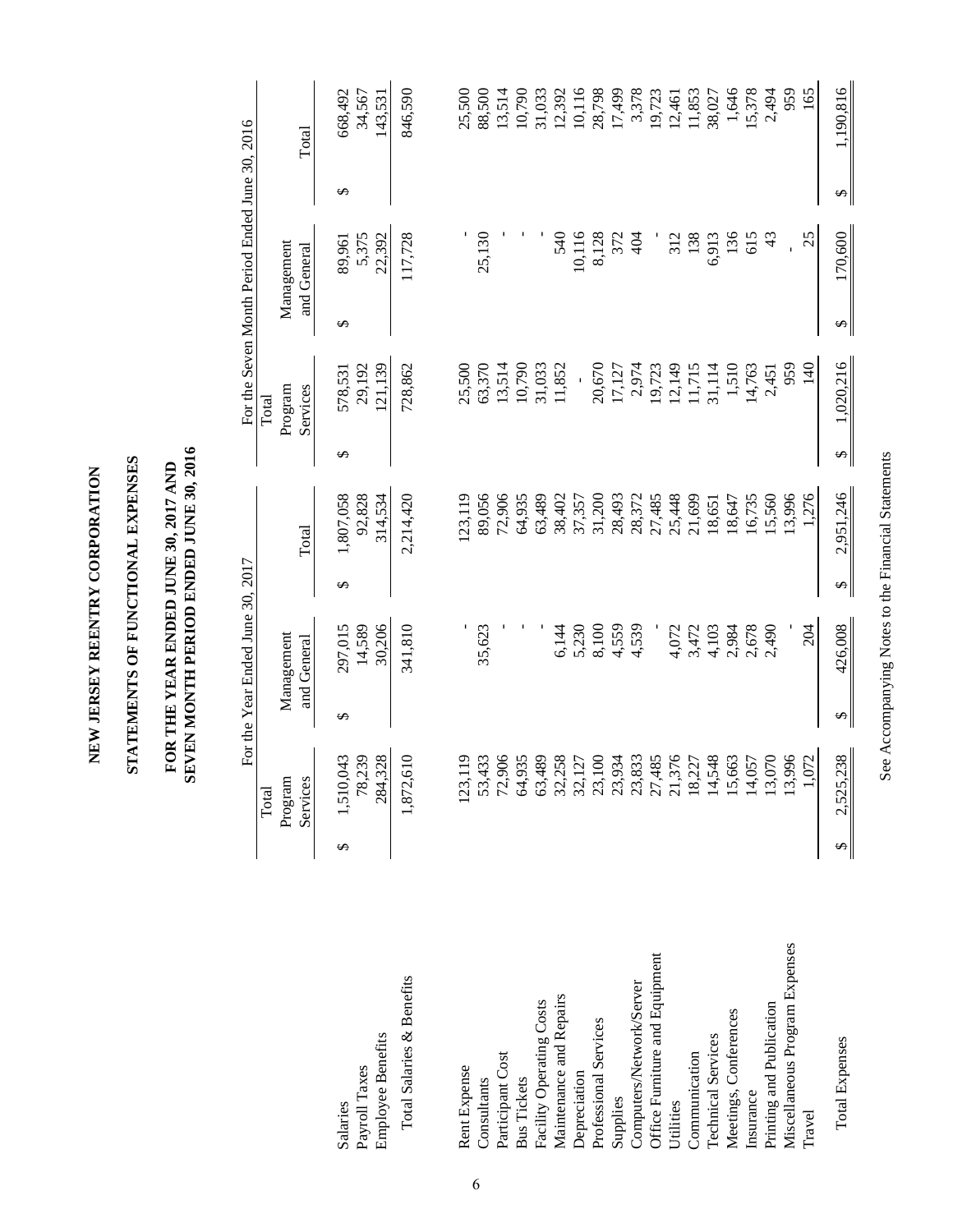### **NEW JERSEY REENTRY CORPORATION**

### **STATEMENTS OF CASH FLOWS**

### **FOR THE YEARS ENDED JUNE 30, 2017 AND SEVEN MONTH PERIOD ENDED JUNE 30, 2016**

|                                                 | 2017          | 2016          |
|-------------------------------------------------|---------------|---------------|
| Cash Flows from Operating Activities:           |               |               |
| Change in Net Assets                            | \$<br>478,404 | \$<br>135,151 |
| Adjustment to Reconcile Change in Net Assets to |               |               |
| Net Cash Provided by Operating Activities:      |               |               |
| Depreciation                                    | 37,357        | 10,116        |
| (Increase) in Grants Receivable                 | (55, 525)     | (234, 348)    |
| (Increase) in Prepaid Expenses                  | (119, 445)    | (33,000)      |
| (Increase) in Security Deposits                 | (10,000)      |               |
| Increase in Payables and Accrued Expenses       | 109,289       | 39,142        |
| (Decrease) Increase in Deferred Revenue         | (355, 354)    | 1,072,973     |
| Net Cash Provided by Operating Activities       | 84,726        | 990,034       |
| Cash Flows from Financing Activities:           |               |               |
| Purchases of Furniture and Equipment            | (17,223)      | (126, 327)    |
| Net Increase in Cash                            | 67,503        | 863,707       |
| Cash, July 1 and December 1                     | 863,707       |               |
| Cash, June 30                                   | \$<br>931,210 | \$<br>863,707 |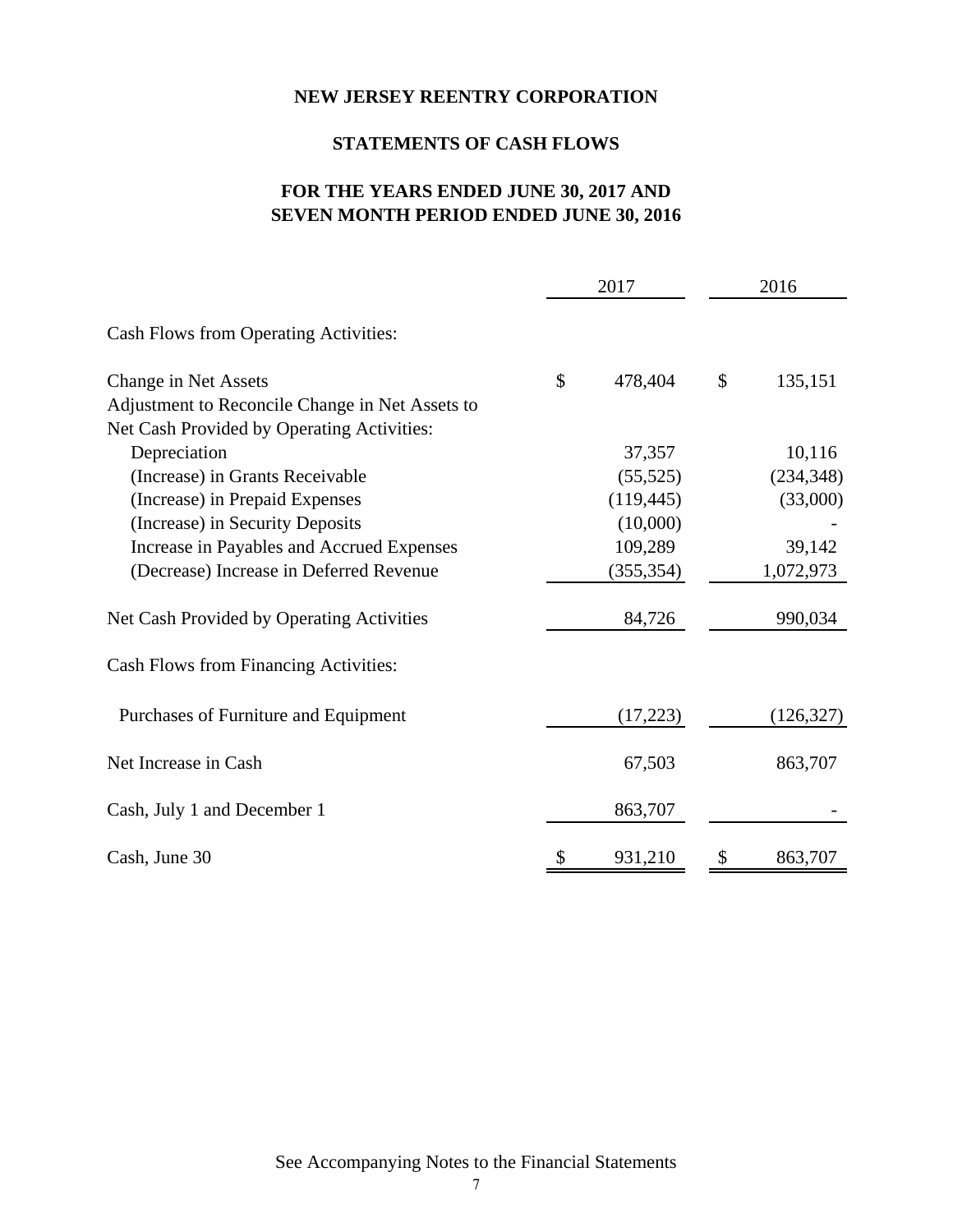### **NOTE 1: NATURE OF ACTIVITIES**

The New Jersey Reentry Corporation (NJRC), a nonprofit corporation, is designed to provide critical services for those persons who have been court-involved. Its purpose is to enroll and provide services, including addiction treatment, sober transitional housing, and training and employment, linkage to health care services, motor vehicle identification and legal support, for individuals with a diagnosed mental health and/or substance use disorder, who have been arrested, incarcerated and sentenced through the judicial system.

The NJRC received their tax exempt certificate from the State of New Jersey on November 22, 2014 and commenced operations on December 1, 2015.

### **Description of Program and Supporting Services**

The following program and supporting services are included in the accompanying financial statements:

### **One-Stop Offender Re-entry Services**

The program is designed to help communities develop and implement comprehensive and collaborative strategies that address the challenges posed by offender reentry and recidivism reduction. The program provides rapid risk/needs assessment, pre-release services, linkage to entitlement and services prior to release, post-release services, ongoing assessment, case management, and implementation of data collection and analysis strategies to better understand the population and impact of the program.

### **Management and General**

Includes the functions necessary to maintain an equitable employment program; ensure an adequate working environment; provide coordination and articulation of the NJRC's program strategy; secure proper administrative functioning of the Board of Directors; maintain competent legal services for the program administration; and manage the financial and budgetary responsibilities of the NJRC.

### **NOTE 2: SUMMARY OF SIGNIFICANT ACCOUNTING POLICIES**

### **Basis of Accounting**

The financial statements of NJRC have been prepared on the accrual basis of accounting and accordingly reflect all significant receivables, payables, and other liabilities.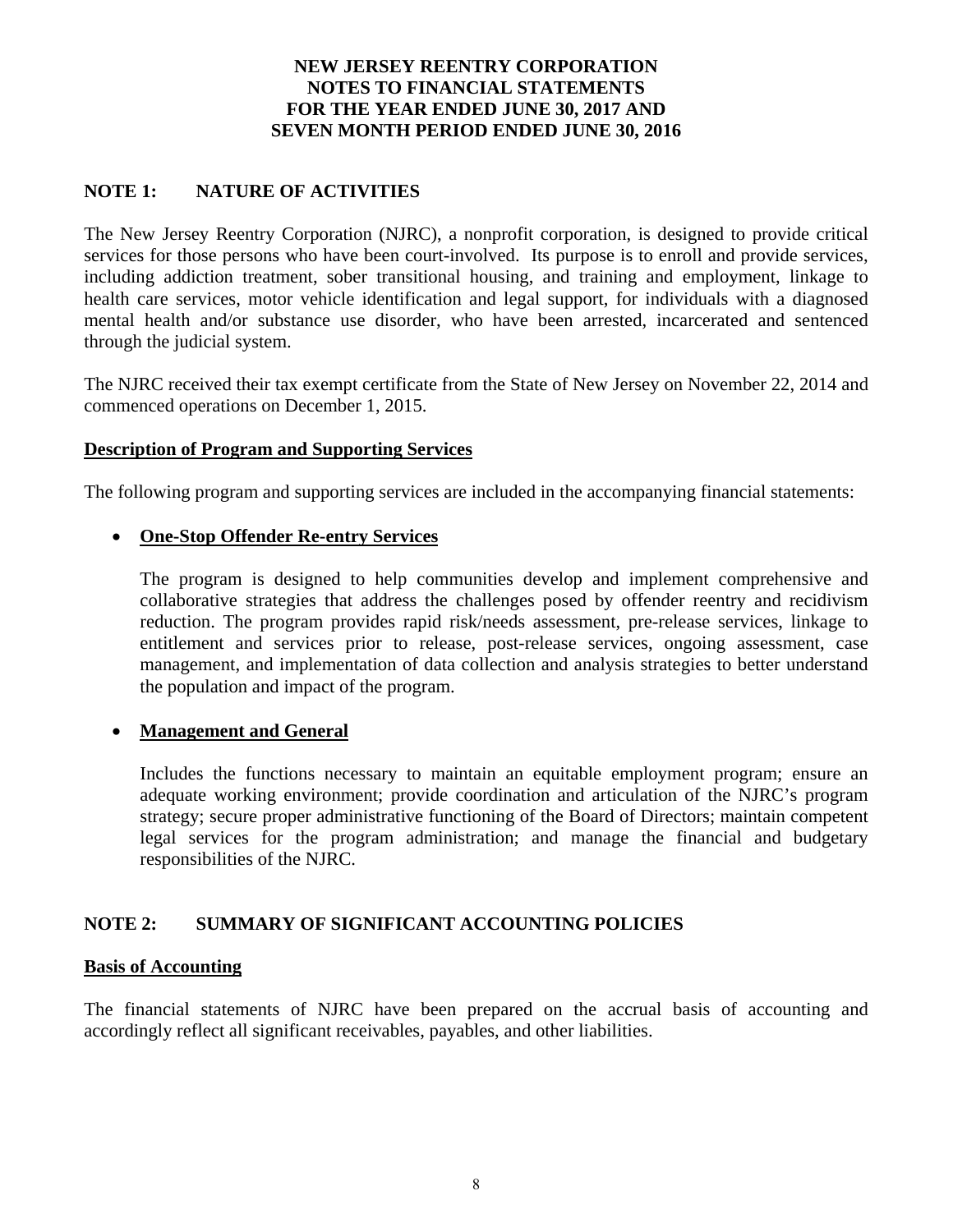### **NOTE 2: SUMMARY OF SIGNIFICANT ACCOUNTING POLICIES (Continued)**

### **Grants Receivable**

Grants receivable are stated at the amount management expects to be reimbursed by federal or state funding agencies.

### **Cash and Cash Equivalents**

For the purpose of the statement of cash flows, NJRC considers all highly liquid investments available for current use with an initial maturity of three months or less to be cash equivalents.

### **Furniture and Equipment**

NJRC capitalizes all expenditures for property and equipment in excess of \$5,000. Furniture and equipment are carried at cost. Depreciation is computed using the straight-line basis over the estimated useful life of the asset.

### **Revenue Recognition**

Grants and contract awards from Federal and State agencies are recognized as the related expenses are incurred or specified contract benchmarks are fulfilled by the Organization. Amounts received from grants which have not yet been earned under the terms of the agreement are recorded as deferred revenue in the accompanying financial statements.

Contributions received are recorded as unrestricted, temporarily restricted, or permanently restricted depending on the existence or nature of any donor restrictions.

### **Net Assets**

The classification of a non-profit organization's net assets is based on the existence or absence of donor imposed restrictions. It requires that the amounts for each of the classes of net assets – unrestricted, temporary restricted, and permanently restricted – be displayed in the statement of financial position and the amount of change in each of the classes of net assets be displayed in the statement of activities.

Unrestricted – The part of net assets that is neither permanently nor temporarily restricted by donor imposed stipulations.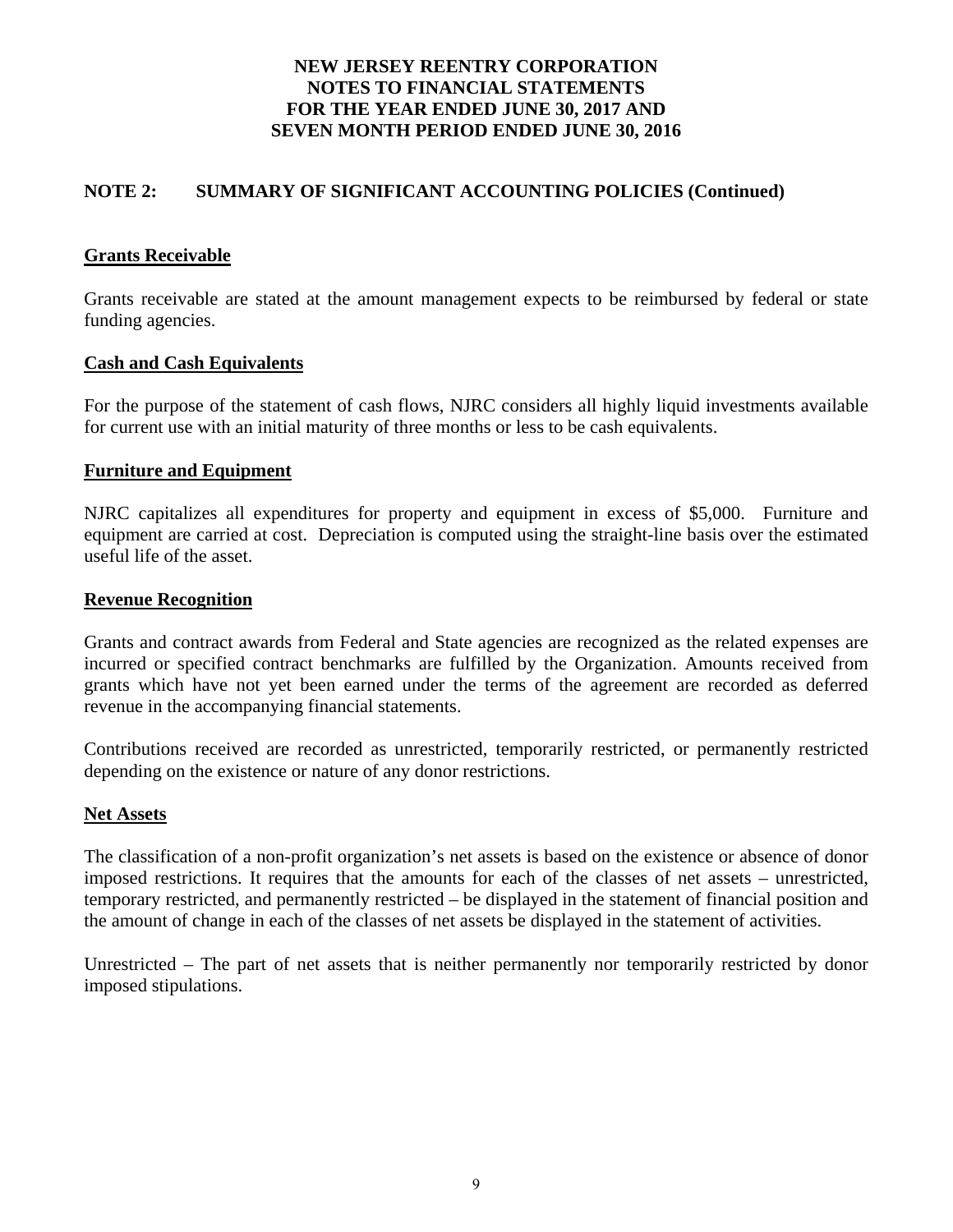### **NOTE 2: SUMMARY OF SIGNIFICANT ACCOUNTING POLICIES (Continued)**

### **Net Assets (Continued)**

Temporarily Restricted – Net assets resulting from grant awards and contributions and other inflows of assets whose used by Organization is limited by donor-imposed stipulations that either expired by passage of time or can be fulfilled and removed by actions of Organization pursuant to those stipulations. When such stipulations end or are fulfilled, such temporarily restricted net assets are reclassified to unrestricted net assets and reported in the statement of activities. At June 30, 2017 and 2016 the Organization did not have any temporarily restricted net assets.

Permanently Restricted – Net assets resulting from contributions and other inflows of assets whose use by the Organization is limited by donor imposed stipulations that neither expire by passage of time nor can by fulfilled or otherwise remove by actions of the Organization. At June 30, 2017 and 2016 the Organization did not have any permanently restricted net assets.

### **Functional Expenses**

The costs of providing various programs and other activities have been summarized on a functional basis in the Statements of Activities and in the Statements of Functional Expenses. Accordingly, certain costs have been allocated among the programs and supporting services benefited.

### **Use of Estimates**

The preparation of the financial statements in conformity with accounting principles generally accepted in the United States of America requires management to make estimates and assumptions that affect the reported amounts of assets and liabilities and disclosures of contingent assets and liabilities at the date of the financial statements and the reported amounts of revenues and expenses during the reporting period. Actual results could differ from these estimates.

### **NOTE 3: OFFICE AND TRANSPORTATION EQUIPMENT**

Office and Transportation Equipment for the year ended June 30, 2107 and seven month period ended June 30, 2016 were as follows:

|                                       | 2017          | 2016          |
|---------------------------------------|---------------|---------------|
| Office Equipment                      | \$<br>119,360 | \$<br>101,527 |
| <b>Transpotation Equipment</b>        | 24,800        | 24,800        |
|                                       | 144,160       | 126,327       |
| <b>Less: Accumulated Depreciation</b> | (47, 473)     | (10, 116)     |
| <b>Total Equipment</b>                | 96,687        | \$<br>116,211 |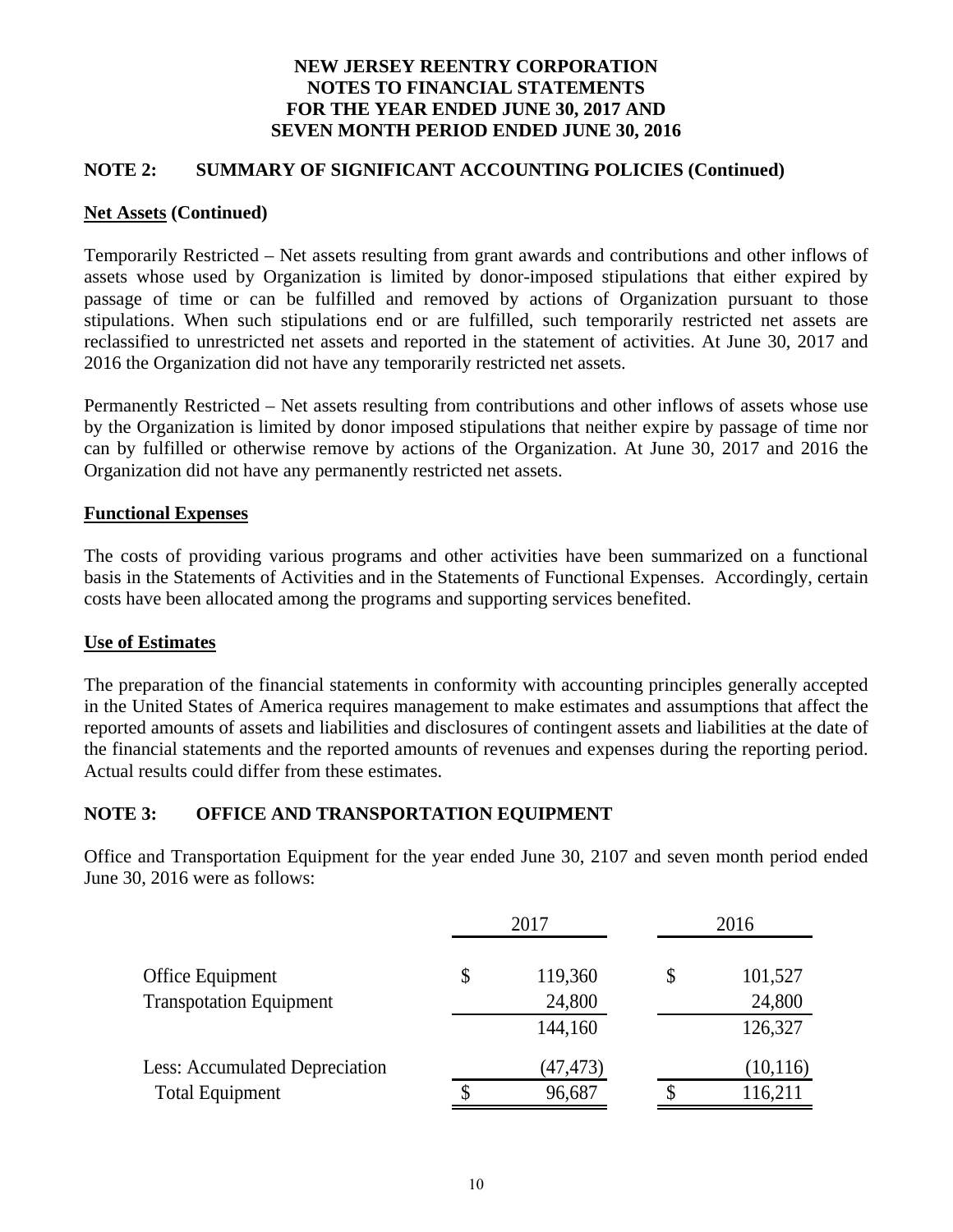### **NOTE 3: OFFICE AND TRANSPORTATION EQUIPMENT (Continued)**

Depreciation on building and equipment has been computed on a straight-line basis over estimated useful lives as follows:

### Office Equipment  $-3$  years Transportation Equipment  $-5$  years

Depreciation expense was \$37,357 for the year ended June 30, 2017 and \$10,116 for the seven month period ended June 30, 2016.

### **NOTE 4: CONCENTRATIONS OF CREDIT RISK ARISING FROM CASH DEPOSITS IN EXCESS OF INSURED LIMITS**

NJRC maintains its cash balances in one financial institution located in Jersey City, New Jersey. Accounts at each institution are insured by the Federal Deposit Insurance Corporation up to \$250,000. NJRC's uninsured cash balances totaled \$764,944 and \$651,378 at June 30, 2017 and 2016 respectively.

### **NOTE 5: CONTRACTS WITH SUBRECIPIENTS**

On November 23, 2015, NJRC entered into an agreement with the Greater Newark Conservancy, a New Jersey nonprofit to be the sole substance/mental health treatment provider at Integrity House, Inc. in connection with the One-Stop Offender Re-entry Services grant. This agreement was modified on May 11, 2016 to increase the funding allocation for the subrecipient.

On December 9, 2015, NJRC entered into a contract with the Jersey City Employment and Training Program, Inc. to provide administrative and program services in connection with the One-Stop Offender Re-entry Services grant. Under the terms of the contract, NJRC will reimburse Jersey City Employment and Training Program, Inc. for a percentage of costs related to administrative and program services.

### **NOTE 6: OPERATING LEASES**

On January 10, 2016, NJRC entered into a one year sub-lease agreement with the option to cancel the lease at the end of each year, with an expiration date of December 31, 2019 with William H. Butler Help Center Inc., a nonprofit corporation, commencing upon completion of renovations as determined by the Sub-lease located at 147 Montgomery Street, Paterson, New Jersey for the entire second and third floor Grace Gospel Church of Paterson, Inc.

On February 23, 2016, NJRC entered into a 5 year lease for office space located at 310 Main Street, Toms River, New Jersey to provide services in connection with the One-Stop Offender Re-entry Services grant.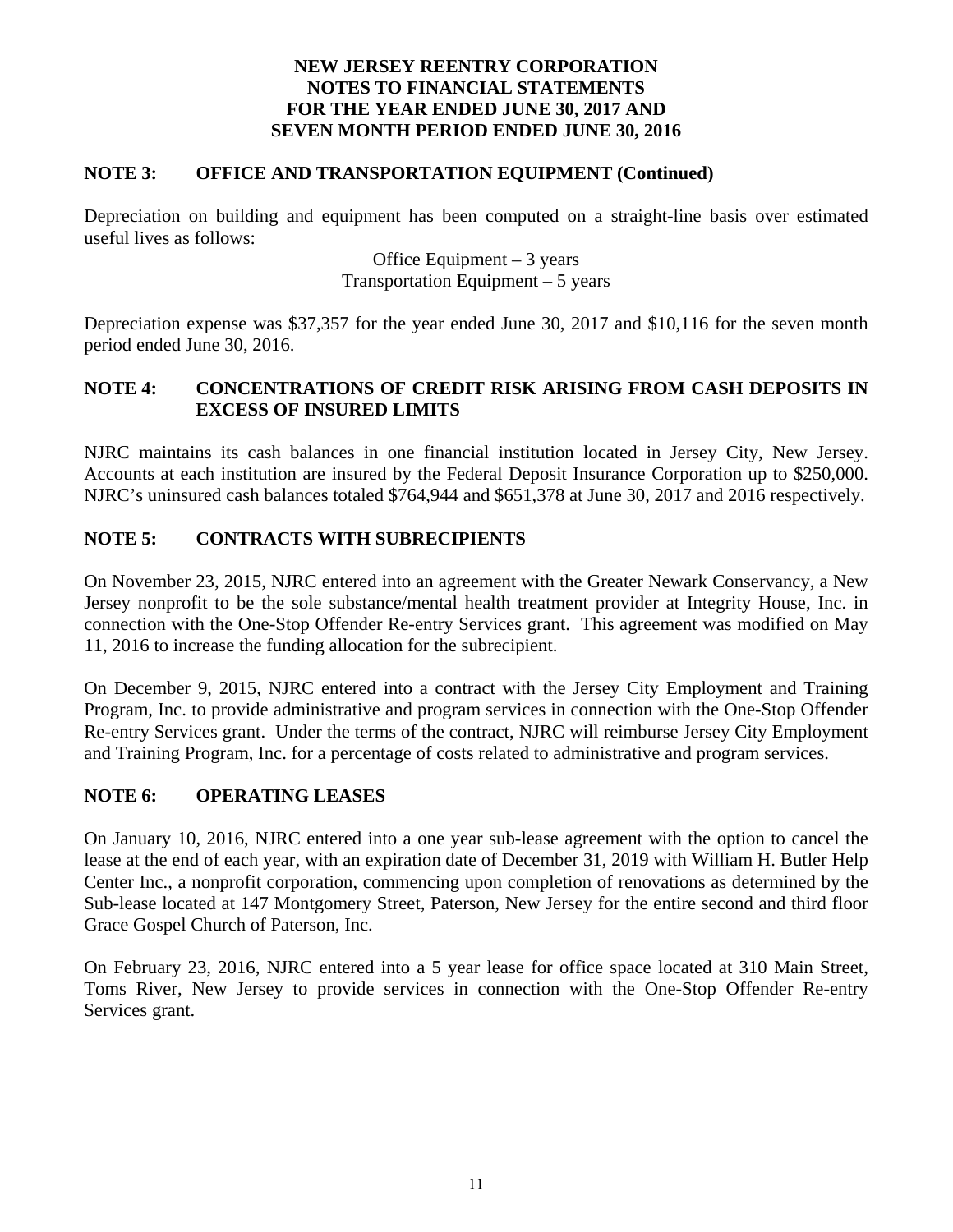### **NOTE 6: OPERATING LEASES (Continued)**

On November 16, 2016 NJRC entered into a 5 year lease for office space located at 9 Basin Drive Unit 190, Kearny New Jersey in connections with the One Stop Offender Re-entry Services Grant.

NJRC recognized rent expense in the amount of \$123,119 for the year ended June 30, 2017 and \$25,500 for the seven month period ended June 30, 2016. Prepaid rent balances for the year ended June 30, 2017 and the seven month period ended June 30, 2016 totaled \$114,820 and \$33,000 respectively.

NJRC will be obligated to pay future minimum lease payments under the term of the leases as follows:

| For Year Ended |               |
|----------------|---------------|
| June 30,       | Amount        |
| 2018           | \$<br>126,276 |
| 2019           | 129,518       |
| 2020           | 123,178       |
| 2021           | 104,784       |
| 2022           | 41,868        |
| Total          | 525,624       |

NJRC has several non-cancelable operating leases, primarily for office copiers, with expiration periods from 2 to 6 years. Rental expense for those leases consisted of \$14,650 for the year ended June 30, 2017 and \$1,348 for the seven month period ended June 30, 2016.

NJRC will be obligated to pay future minimum lease payments under the term of the leases as follows:

| For Year Ended |              |
|----------------|--------------|
| June 30,       | Amount       |
| 2018           | \$<br>11,136 |
| 2019           | 7,656        |
| 2020           | 4,176        |
| 2021           | 4,176        |
| 2022           | 4,176        |
| Thereafter     | 4,524        |
| Total          | 31,320       |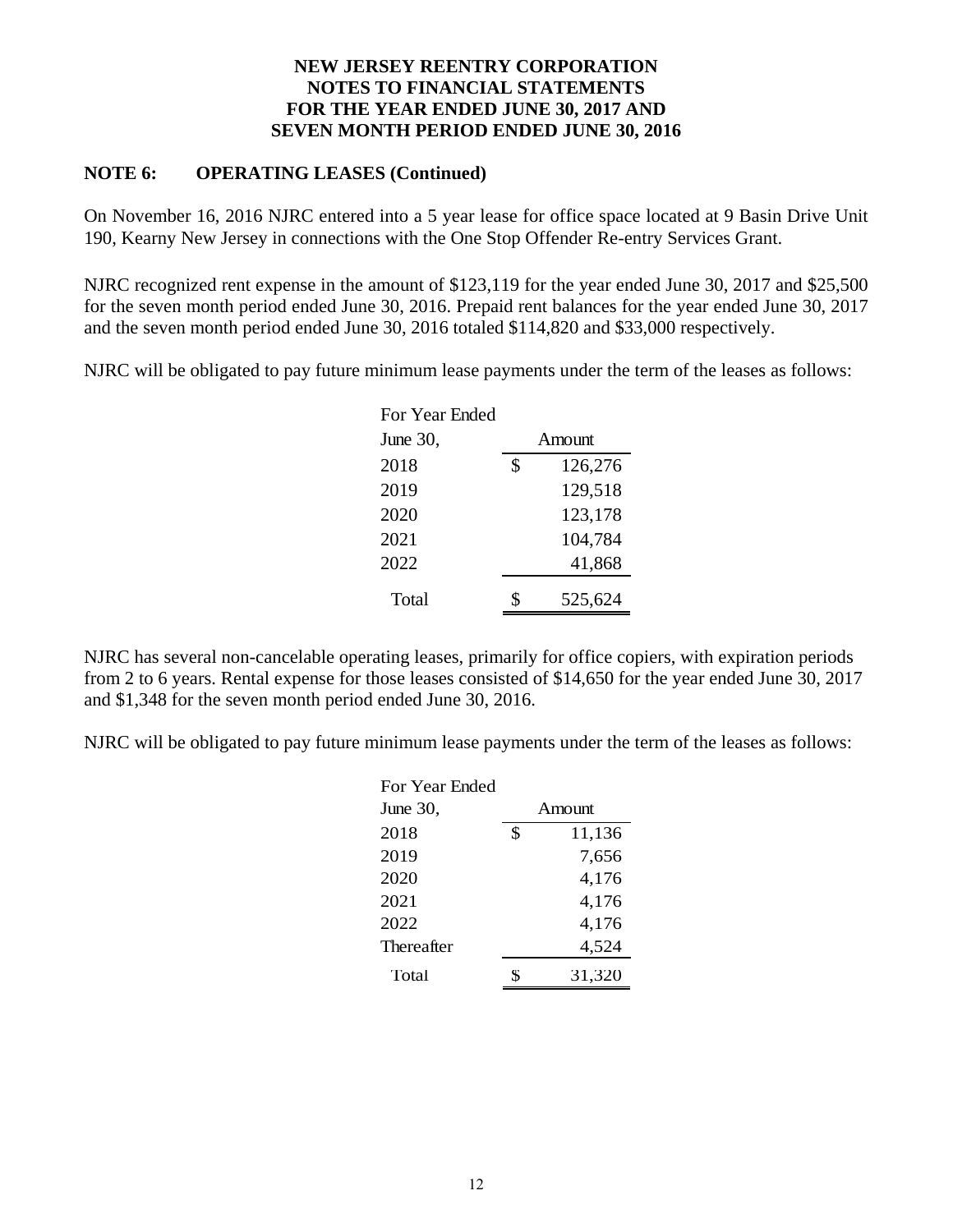### **NOTE 8: CONTINGENCIES**

NJRC receives its support from the State of New Jersey, Department of Community Affairs, New Jersey Department of Labor and New Jersey State Parole Board. A significant reduction in the level of this support may have an effect on the NJRC's programs. Grants require the fulfillment of certain conditions as set forth in the grant agreement. Failure to fulfill the conditions could result in the return of the funds to grantors. Although that is a possibility, management deems the contingency remote, since by accepting grants and their terms; it has accommodated the objectives of the organization to the provisions of the grant.

### **NOTE 9: RELATED ENTITIES**

The NJRC and the Jersey City Office of Employment and Training, Inc. mutually support each other's respective missions through shared administrative and social delivery services.

### **NOTE 10: INCOME TAXES**

Uncertain Tax Positions - Organization is exempt from federal income taxes under Section 501(c)(3) of the Internal Revenue Code, except on net income derived from unrelated business activities. Organization believes that it has appropriate support for any tax positions taken, and as such, does not have any uncertain tax positions that are material to the financial statements.

### **NOTE 11: SUBSEQUENT EVENTS**

On September 1, 2017 NJRC entered into a grant agreement with the New Jersey Department of Community Affairs in the amount of \$4.0 Million to provide based reentry programs and employment services, the grant award period is from September 1, 2017 to June 30, 2018. On October 16, 2017 NJRC received a \$2.0 Million advance for program start-up costs.

On October 10, 2017 NJRC entered into a 5 year lease for office space located at 57 Livingston Avenue, New Brunswick, New Jersey to operate and provide services in connection with the One-Stop Offender Re-entry Services grant.

On November 6, 2017 NJRC entered into a 5 year lease for office space located at 208-214 Commerce Place Elizabeth, New Jersey to operate and provide services in connection with the One-Stop Offender Re-entry Services grant.

On November 30, 2017 NJRC entered into a 5 year lease for office space located at 39 Hudson Street, Hackensack, New Jersey to operate and provide services in connection with the One-Stop Offender Reentry Services grant.

Subsequent events were evaluated through February 8, 2018 which is the date the financial statements were available to be issued.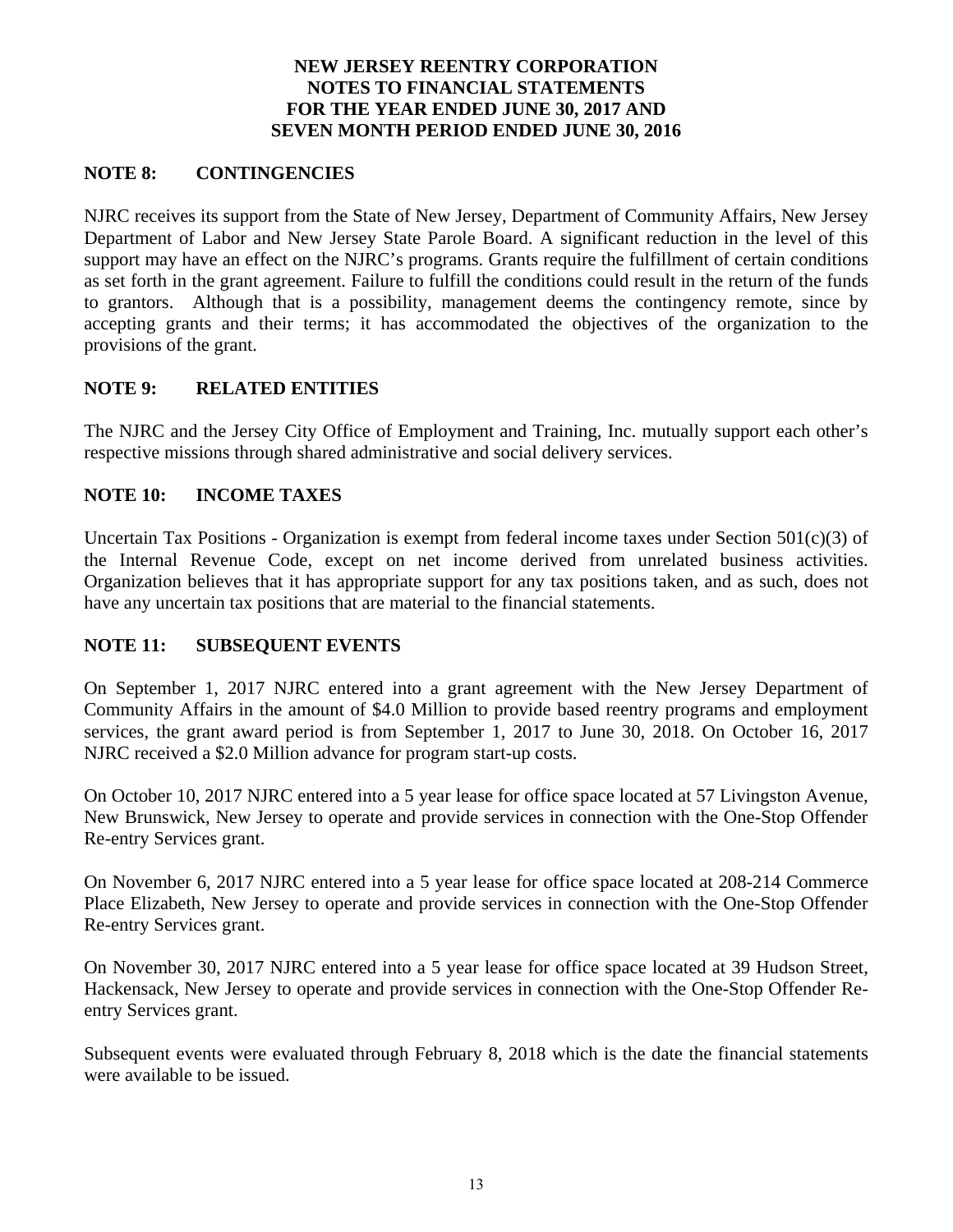### DONOHUE, GIRONDA, DORIA & TOMKINS, LLC

*Certified Public Accountants* 

Robert A. Gironda, CPA (N.J. & N.Y.) <br>
Robert G. Doria, CPA (N.J. & N.Y.) <br>
Robert G. Doria, CPA (N.J. & N.Y.) <br>
Robert G. Doria, CPA (N.J. & N.Y.) <br>
Robert G. Doria, CPA (N.J. & N.Y.) Robert G. Doria, CPA (N.J. & N.Y.) Frederick J. Tomkins, CPA, RMA **DayOHIE, NJ 07002** Jason R. Gironda, CPA<br>Matthew A. Donohue, CPA Jason R. Gironda, CPA (201) 437-9000 Jason R. Gironda, CPA, R

310 Broadway Bayonne, NJ 07002 (201) 437-9000 Fax: (201) 437-1432 E-Mail: dgd@dgdcpas.com Mauricio Canto, CPA, RMA

### **INDEPENDENT AUDITOR'S REPORT ON INTERNAL CONTROL OVER FINANCIAL REPORTING AND ON COMPLIANCE AND OTHER MATTERS BASED ON AN AUDIT OF FINANCIAL STATEMENTS PERFORMED IN ACCORDANCE WITH** *GOVERNMENT AUDITING STANDARDS*

To the Board of Directors of New Jersey Reentry Corporation Jersey City, New Jersey

We have audited, in accordance with the auditing standards generally accepted in the United States of America and the standards applicable to financial audits contained in *Government Auditing Standards* issued by the Comptroller General of the United States, the financial statements of New Jersey Reentry Corporation (a nonprofit organization), which comprise the statement of financial position as of June 30, 2017 and 2016, and the related statements of activities, functional expenses and cash flows for the year then ended and seven month period ended to June 30, 2016, and the related notes to the financial statements, and have issued our report thereon dated February 12, 2018.

### **Internal Control Over Financial Reporting**

In planning and performing our audit of the financial statements, we considered New Jersey Reentry Corporation's internal control over financial reporting (internal control) to determine the audit procedures that are appropriate in the circumstances for the purpose of expressing our opinion on the financial statements, but not for the purpose of expressing an opinion on the effectiveness of New Jersey Reentry Corporation's internal control. Accordingly, we do not express an opinion on the effectiveness of New Jersey Reentry Corporation's internal control.

A *deficiency in internal control* exists when the design or operation of a control does not allow management or employees, in the normal course of performing their assigned functions, to prevent, or detect and correct, misstatements on a timely basis. A *material weakness* is a deficiency, or a combination of deficiencies, in internal control, such that there is a reasonable possibility that a material misstatement of the entity's financial statements will not be prevented, or detected and corrected on a timely basis. A *significant deficiency* is a deficiency, or a combination of deficiencies, in internal control that is less severe than a material weakness, yet important enough to merit attention by those charged with governance.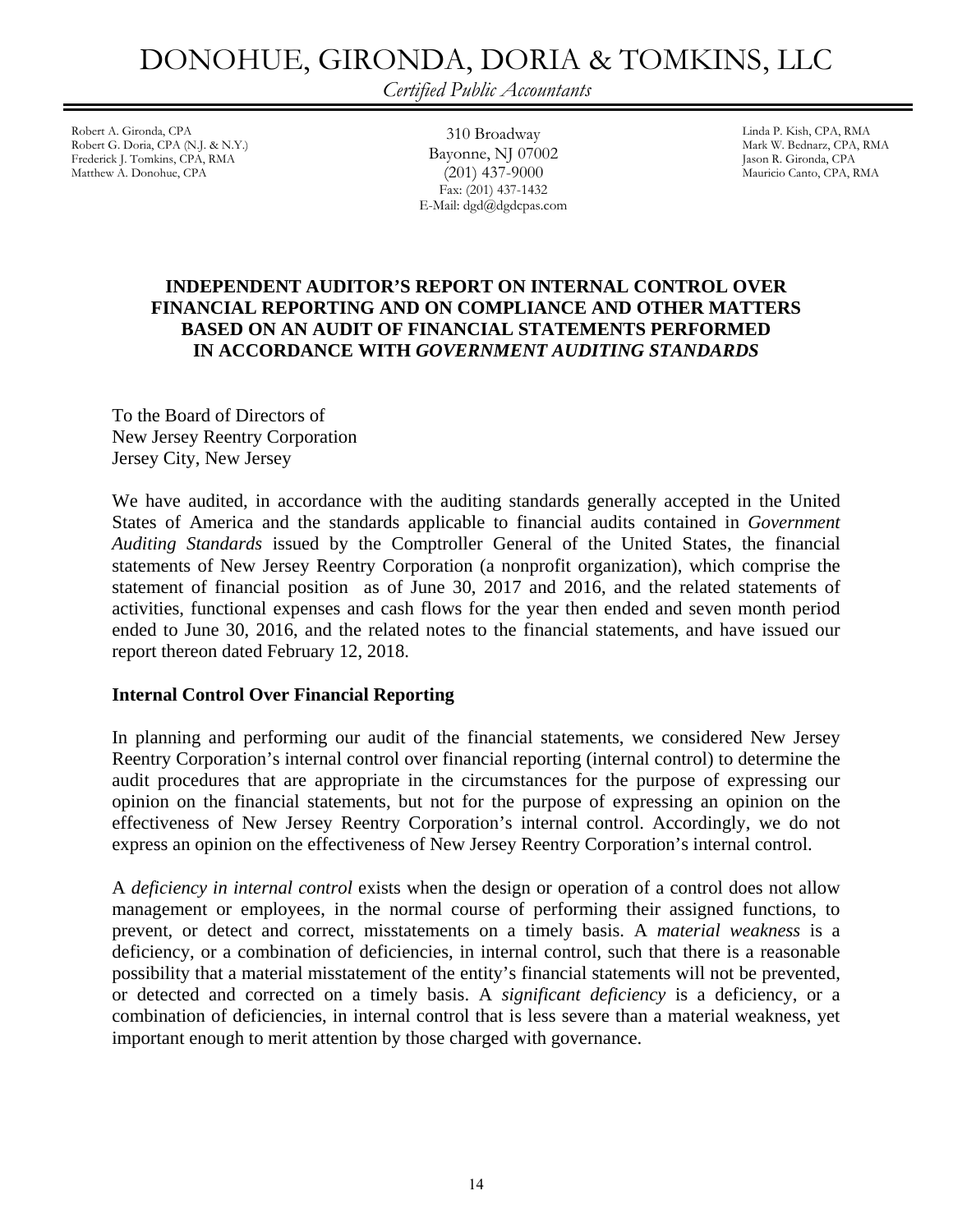Our consideration of internal control was for the limited purpose described in the first paragraph of this section and was not designed to identify all deficiencies in internal control that might be material weaknesses or significant deficiencies. Given these limitations, during our audit we did not identify any deficiencies in internal control that we consider to be material weaknesses. However, material weaknesses may exist that have not been identified.

### **Compliance and Other Matters**

As part of obtaining reasonable assurance about whether New Jersey Reentry Corporation's financial statements are free from material misstatement, we performed tests of its compliance with certain provisions of laws, regulations, contracts, and grant agreements, noncompliance with which could have a direct and material effect on the determination of financial statement amounts. However, providing an opinion on compliance with those provisions was not an objective of our audit, and accordingly, we do not express such an opinion. The results of our tests disclosed no instances of noncompliance or other matters that are required to be reported under *Government Auditing Standards*.

### **Purpose of this Report**

The purpose of this report is solely to describe the scope of our testing of internal control and compliance and the results of that testing, and not to provide an opinion on the effectiveness of the organization's internal control or on compliance. This report is an integral part of an audit performed in accordance with *Government Auditing Standards* in considering the organization's internal control and compliance. Accordingly, this communication is not suitable for any other purpose.

Donature, Gerinda, Docin Tombin LLC

 DONOHUE, GIRONDA, DORIA & TOMKINS, LLC *Certified Public Accountants* 

February 12, 2018 Bayonne, New Jersey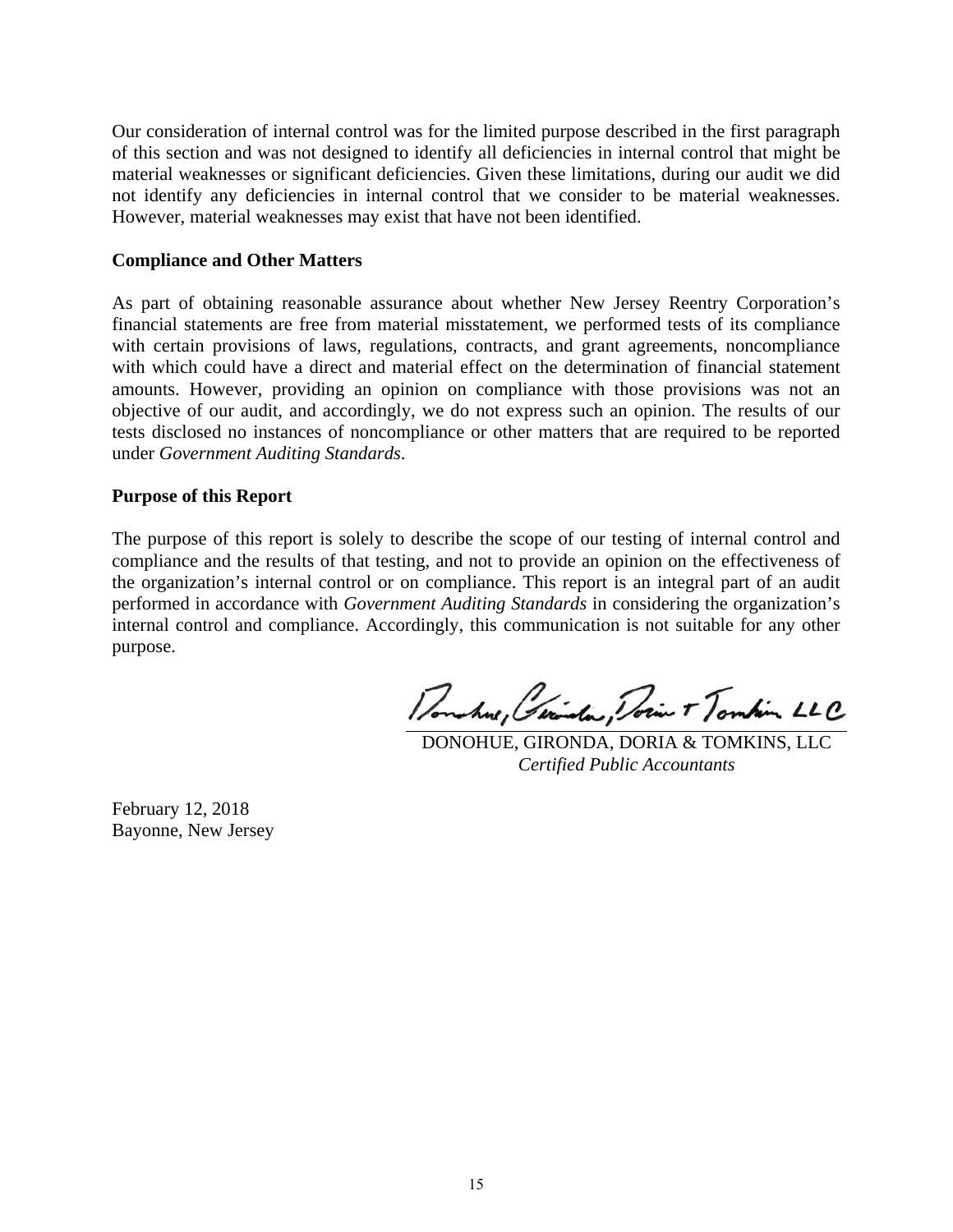### DONOHUE, GIRONDA, DORIA & TOMKINS, LLC

*Certified Public Accountants* 

Robert A. Gironda, CPA (N.J. & N.Y.) 310 Broadway 510 Broadway 510 Broadway 510 Broadway 510 Broadway 510 Broadway 511 All and P. Kish, CPA, RMA (N.J. & N.Y.) Robert G. Doria, CPA (N.J. & N.Y.) Frederick J. Tomkins, CPA, RMA **DayONINE, 1918** OTOUZ Jason R. Gironda, CPA<br>Matthew A. Donohue, CPA (2011) 437-9000 Mauricio Canto, CPA, R

310 Broadway Bayonne, NJ 07002 (201) 437-9000 Fax: (201) 437-1432 E-Mail: dgd@dgdcpas.com Mauricio Canto, CPA, RMA

### **INDEPENDENT AUDITOR'S REPORT ON COMPLIANCE FOR EACH MAJOR PROGRAM AND ON INTERNAL CONTROL OVER COMPLIANCE REQUIRED BY NEW JERSEY OMB CIRCULAR 15-08**

To the Board of Directors of New Jersey Reentry Corporation Jersey City, New Jersey

### **Report on Compliance for Each Major State Program**

We have audited New Jersey Reentry Corporation's compliance with the types of compliance requirements described in the State of New Jersey OMB Circular 15-08 Compliance Supplement that could have a direct and material effect on New Jersey Reentry Corporation's major state program for the year ended June 30, 2017. New Jersey Reentry Corporation's major state program is identified in the summary of auditor's results section of the accompanying schedule of findings and questioned costs.

### *Management's Responsibility*

Management is responsible for compliance with state statutes, regulations, and the terms and conditions of its state financial assistance applicable to its state programs.

### *Auditor's Responsibility*

Our responsibility is to express an opinion on compliance for New Jersey Reentry Corporation's major state program based on our audit of the types of compliance requirements referred to above. We conducted our audit of compliance in accordance with auditing standards generally accepted in the United States of America; the standards applicable to financial audits contained in *Government Auditing Standards*, issued by the Comptroller General of the United States; and the audit requirements of New Jersey OMB Circular 15-08. Those standards and New Jersey OMB Circular 15-08 require that we plan and perform the audit to obtain reasonable assurance about whether noncompliance with the types of compliance requirements referred to above that could have a direct and material effect on the major state program occurred. An audit includes examining, on a test basis, evidence about New Jersey Reentry Corporation's compliance with those requirements and performing such other procedures as we considered necessary in the circumstances.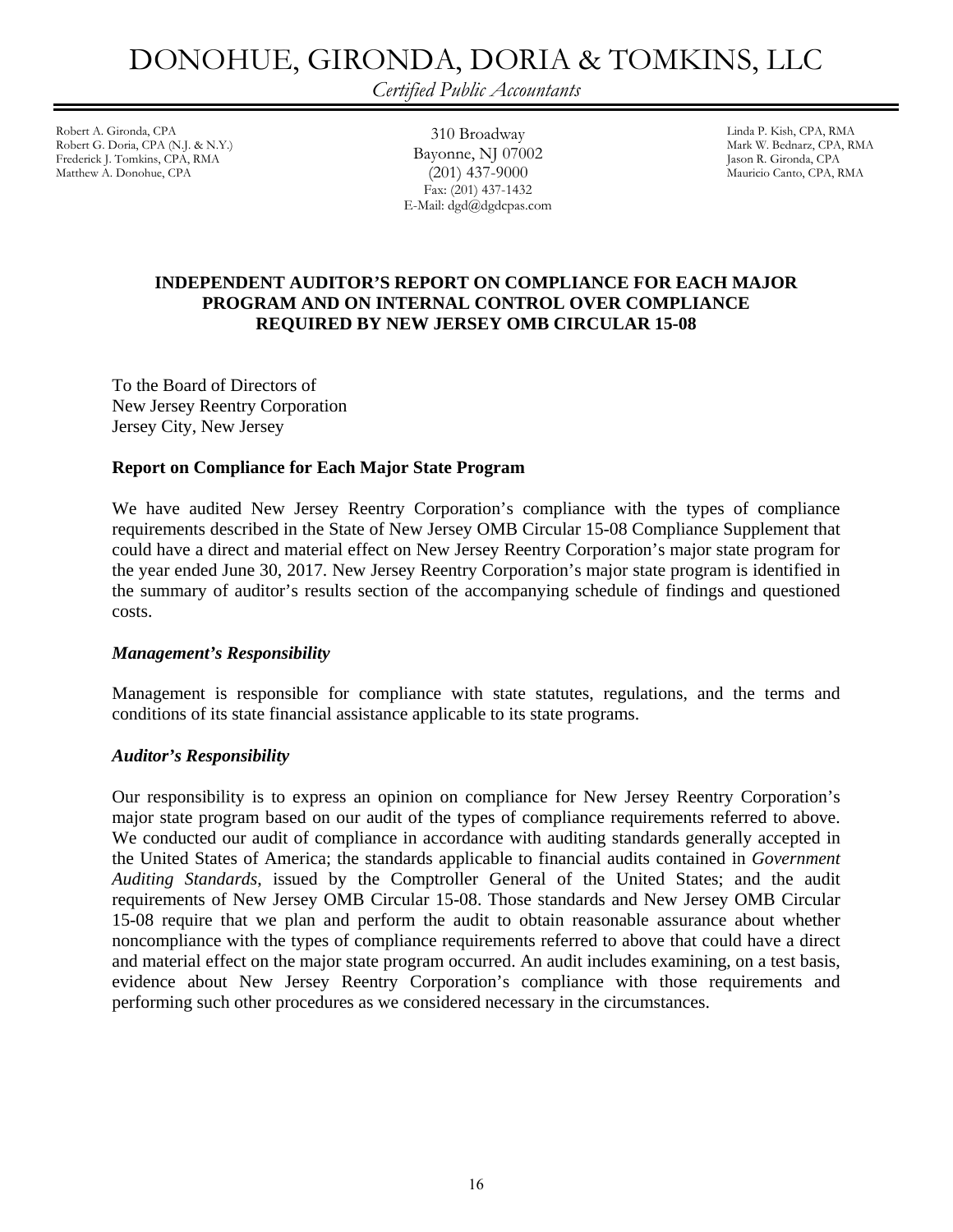We believe that our audit provides a reasonable basis for our opinion on compliance for its state program. However, our audit does not provide a legal determination of New Jersey Reentry Corporation compliance.

### *Opinion on State Program*

In our opinion, New Jersey Reentry Corporation complied, in all material respects, with the types of compliance requirements referred to above that could have a direct and material effect on its major state program for the year ended June 30, 2017.

### **Report on Internal Control Over Compliance**

Management of New Jersey Reentry Corporation is responsible for establishing and maintaining effective internal control over compliance with the types of compliance requirements referred to above. In planning and performing our audit of compliance, we considered New Jersey Reentry Corporation's internal control over compliance with the types of requirements that could have a direct and material effect on its state program to determine the auditing procedures that are appropriate in the circumstances for the purpose of expressing an opinion on compliance for each major state program and to test and report on internal control over compliance in accordance with New Jersey OMB Circular 15-08, but not for the purpose of expressing an opinion on the effectiveness of internal control over compliance. Accordingly, we do not express an opinion on the effectiveness of New Jersey Reentry Corporation's internal control over compliance.

A *deficiency in internal control over compliance* exists when the design or operation of a control over compliance does not allow management or employees, in the normal course of performing their assigned functions, to prevent, or detect and correct, noncompliance with a type of compliance requirement of a state program on a timely basis. A *material weakness in internal control over compliance* is a deficiency, or combination of deficiencies, in internal control over compliance, such that there is a reasonable possibility that material noncompliance with a type of compliance requirement of a state program will not be prevented, or detected and corrected, on a timely basis. A *significant deficiency in internal control over compliance* is a deficiency, or a combination of deficiencies, in internal control over compliance with a type of compliance requirement of a state program that is less severe than a material weakness in internal control over compliance, yet important enough to merit attention by those charged with governance.

Our consideration of internal control over compliance was for the limited purpose described in the first paragraph of this section and was not designed to identify all deficiencies in internal control over compliance that might be material weaknesses or significant deficiencies. We did not identify any deficiencies in internal control over compliance that we consider to be material weaknesses. However, material weaknesses may exist that have not been identified.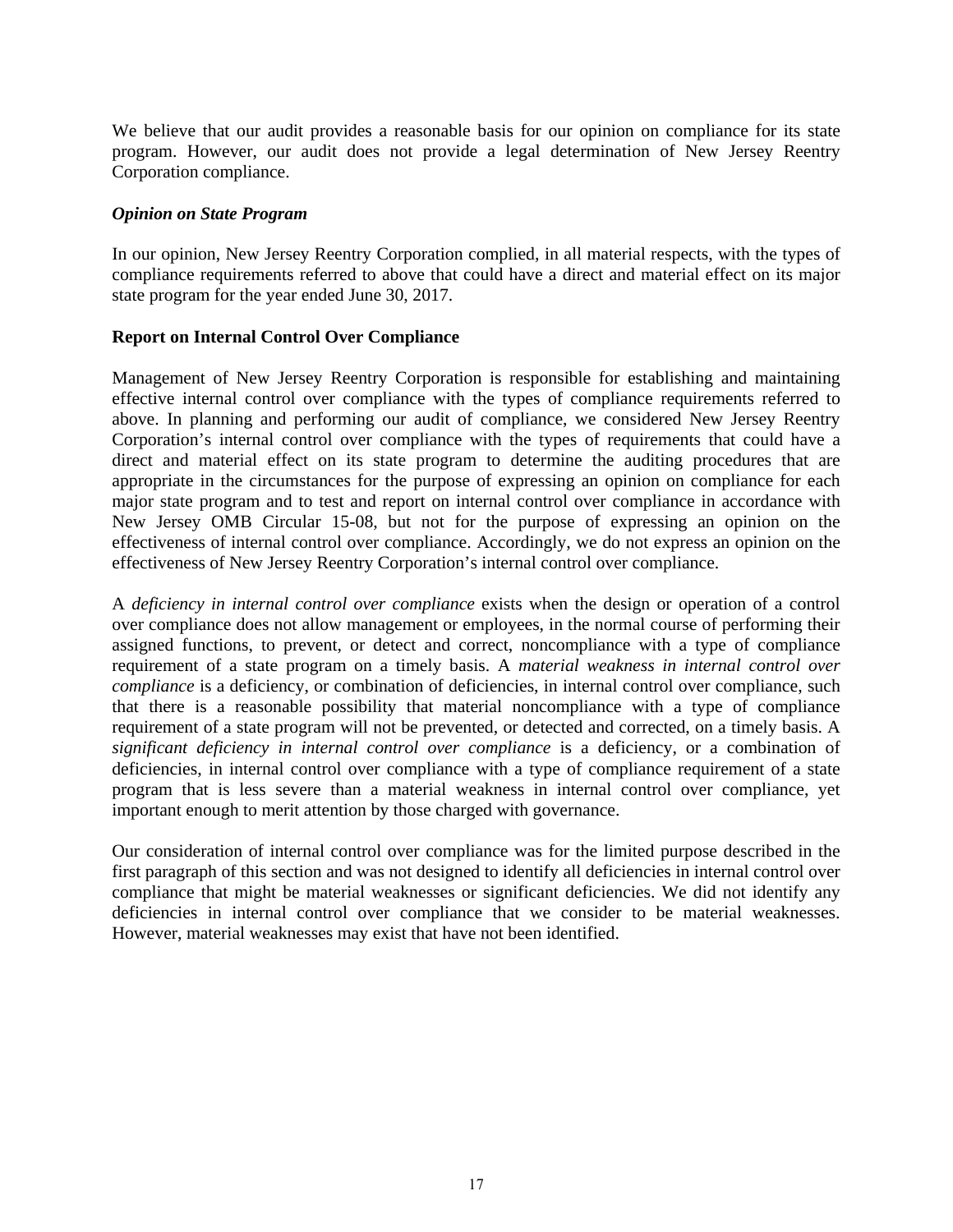The purpose of this report on internal control over compliance is solely to describe the scope of our testing of internal control over compliance and the results of that testing based on the requirements of New Jersey OMB Circular 15-08. Accordingly, this report is not suitable for any other purpose.

Donature, Gerinda, Docin Tombin LLC

DONOHUE, GIRONDA, DORIA & TOMKINS, LLC *Certified Public Accountants* 

February 12, 2018 Bayonne, New Jersey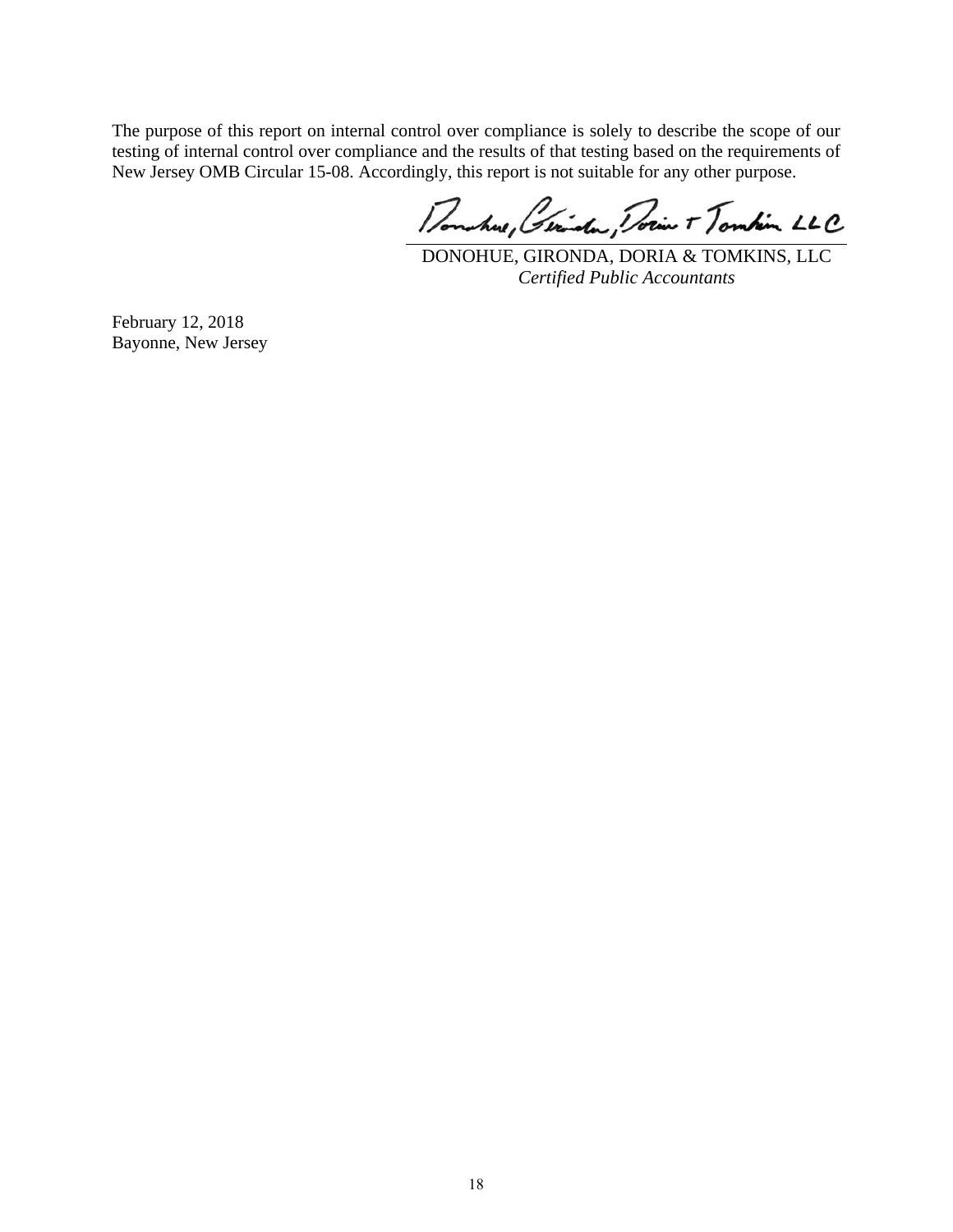### NEW JERSEY REENTRY CORPORATION **NEW JERSEY REENTRY CORPORATION**

# SCHEDULE OF EXPENDITURES OF STATE FINANCIAL ASSISTANCE **SCHEDULE OF EXPENDITURES OF STATE FINANCIAL ASSISTANCE**

### FOR THE YEAR ENDED JUNE 30, 2017 **FOR THE YEAR ENDED JUNE 30, 2017**

**June 30, 2016 June 30, 2017**

June 30, 2016

June 30, 2017

| State of New Jersey Grantor/Pass Through<br>Grantor/Program or Cluster Title                                                                                           | Account Number<br>Grant                  | Amount<br>Award        | <b>Grant Period</b><br>From | ů                    | Receivable<br>Accounts | Deferred<br>Revenue        | Received<br>Cash                            | Expenditures                      | Receivable<br>Accounts | Deferred<br>Revenue      | Expenditures<br>Cumulative |
|------------------------------------------------------------------------------------------------------------------------------------------------------------------------|------------------------------------------|------------------------|-----------------------------|----------------------|------------------------|----------------------------|---------------------------------------------|-----------------------------------|------------------------|--------------------------|----------------------------|
| Total NJ Department of Community Affairs<br>* One-Stop Offender Re-entry Services<br>* One-Stop Offender Re-entry Services<br>NJ Department of Community Affairs:      | 2016-05161-0072-00<br>2017-05161-0139-00 | 3,500,000<br>2,500,000 | 06/30/16<br>06/30/17        | 09/01/15<br>10/01/16 | 234,348<br>234,348     | (1,072,973)<br>(1,072,973) | \$(1,232,195)<br>(2,482,195)<br>(1,250,000) | 2,192,973<br>2,725,354<br>532,381 | 122,153<br>122,153     | (717, 619)<br>(717, 619) | 3,500,000<br>532,381       |
| Total NJ Department of Labor and Workforce Development<br>Employment for Citizens Returning from Incarceration<br>NJ Department of Labor and<br>Workforce Development: | ECRIP-2017-01                            | 500,000                | 10/01/16                    | 09/30/17             |                        |                            | (246, 121)<br>(246, 121)                    | 277,018<br>277,018                | 30,897<br>30,897       |                          | 277,018                    |
| Community Resource Center<br>NJ State Parole Board<br>Total NJ Parole Board                                                                                            | X                                        | 4,275,000              | 09/01/15                    | 08/30/18             |                        |                            | $(256, 336)$<br>$(256, 336)$                | 393,159<br>393,159                | 136,823<br>136,823     |                          | 393,159                    |
| Total State Financial Assistance                                                                                                                                       |                                          |                        |                             |                      | 234,348                | (1,072,973)                | (2,984,652)                                 | 3,395,531                         | 289,873                | (717, 619)               |                            |
| N/A - Information not Available<br>*- Denotes Major Program                                                                                                            |                                          |                        |                             |                      |                        |                            |                                             |                                   |                        |                          |                            |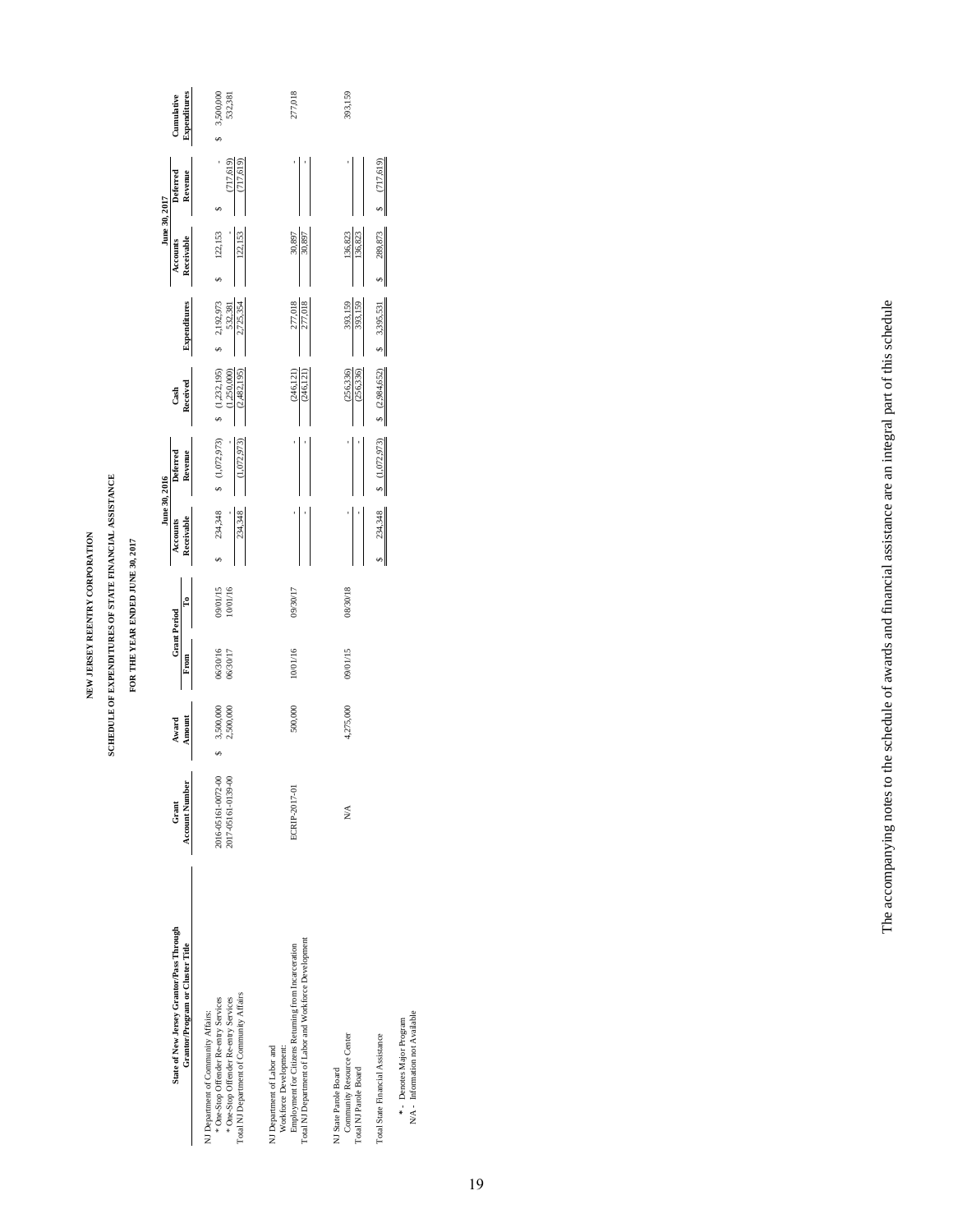### **NJ REENTRY CORPORATION NOTES TO SCHEDULE OF EXPENDITURES OF STATE FINANCIAL ASSISTANCE FOR THE YEAR ENDED JUNE 30, 2017**

### **NOTE 1: BASIS OF PRESENTATION**

The schedule of expenditures of state financial assistance include the state grant activity of New Jersey Reentry Corporation under programs of the state government for the year ended June 30, 2017. The information on these schedules is presented in accordance with the requirements of the State of New Jersey Circular 15-08, *Single Audit Policy for Recipients of Federal Grants, State Grants and State Aid.* All state awards received from state agencies, as well as state financial assistance passed through other governmental agencies is included on these schedules.

### **NOTE 2: SUMMARY OF SIGNIFICANT ACCOUNTING POLICIES**

The accompanying schedules of expenditures of state financial assistance are presented on the accrual basis of accounting. This basis of accounting is described in Note 1 to the basic financial statements. The information in these schedules is presented in accordance with the requirements of the *State of New Jersey Circular 15-08, Single Audit Policy for Recipients of Federal Grants, State Grants and State Aid*. Therefore, some amounts presented in this schedule may differ from amounts presented in, or used in the preparation of the basic financial statements.

### **NOTE 3: RELATIONSHIP TO STATE REPORTING**

Amounts reported in the accompanying schedules agree with the amounts reported in the related state financial reports.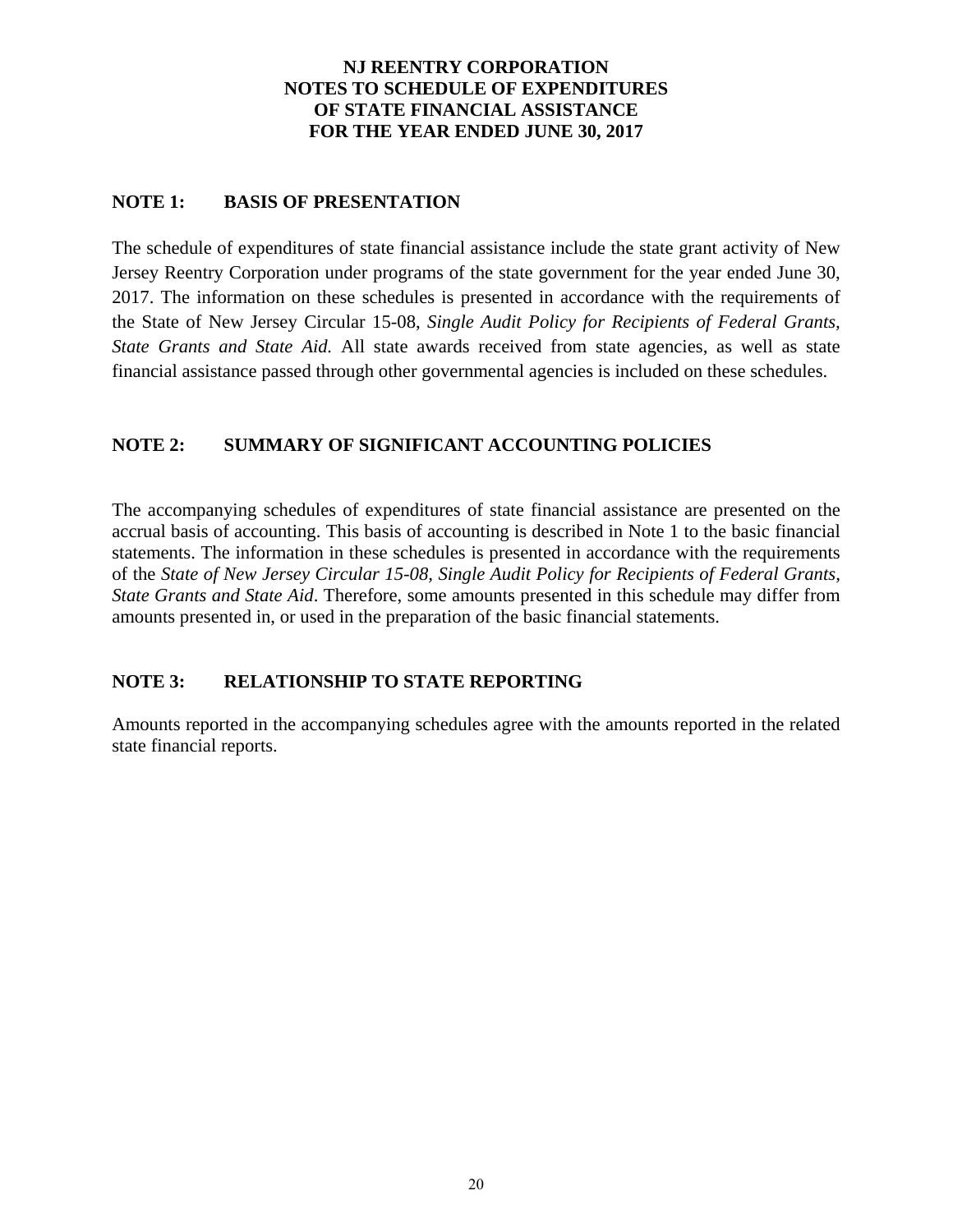### **NJ REENTRY CORPORATION SCHEDULE OF FINDINGS AND QUESTIONED COSTS FOR THE YEAR ENDED JUNE 30, 2017**

### *Section 1 - Summary of Auditors' Results*

### Financial Statement Section

| A) Type of Auditors Report Issued:                                                                                     |                       | Unmodified                          |
|------------------------------------------------------------------------------------------------------------------------|-----------------------|-------------------------------------|
| B) Internal Control over Financial Reporting:                                                                          |                       |                                     |
| 1) Material weakness(es) identified?                                                                                   | Yes                   | $\sqrt{ }$ No                       |
| 2) Significant deficiency(ies) identified?                                                                             | Yes                   | $\checkmark$ None reported          |
| C) Noncompliance material to basic financial statements noted?                                                         | Yes                   | $\sqrt{ }$ No                       |
| <b>State Awards Section</b>                                                                                            |                       |                                     |
| J) Dollar threshold used to distinquish between Type A and<br>Type B Programs.                                         |                       | \$750,000                           |
| K) Auditee qualified as low-risk auditee?                                                                              | Yes                   | No<br>✓                             |
| L) Internal Control over major programs:                                                                               |                       |                                     |
| 1) Material weakness(es) identified?                                                                                   | Yes                   | $\sqrt{ }$ No                       |
| 2) Significant deficiency(ies) identified?                                                                             | Yes                   | None reported                       |
| M) Type of auditor's report on compliance for major programs:                                                          |                       | Unmodified                          |
| N) Any audit findings disclosed that are required to be reported<br>in accordance with N.J. OMB Circular Letter 15-08? | Yes                   | $\sqrt{ }$ No                       |
| O) Identification of major programs:                                                                                   |                       |                                     |
| State Grant/Project Number(s)                                                                                          | Name of State Program |                                     |
| 05161-0072-00                                                                                                          |                       | One-Stop Offender Re-entry Services |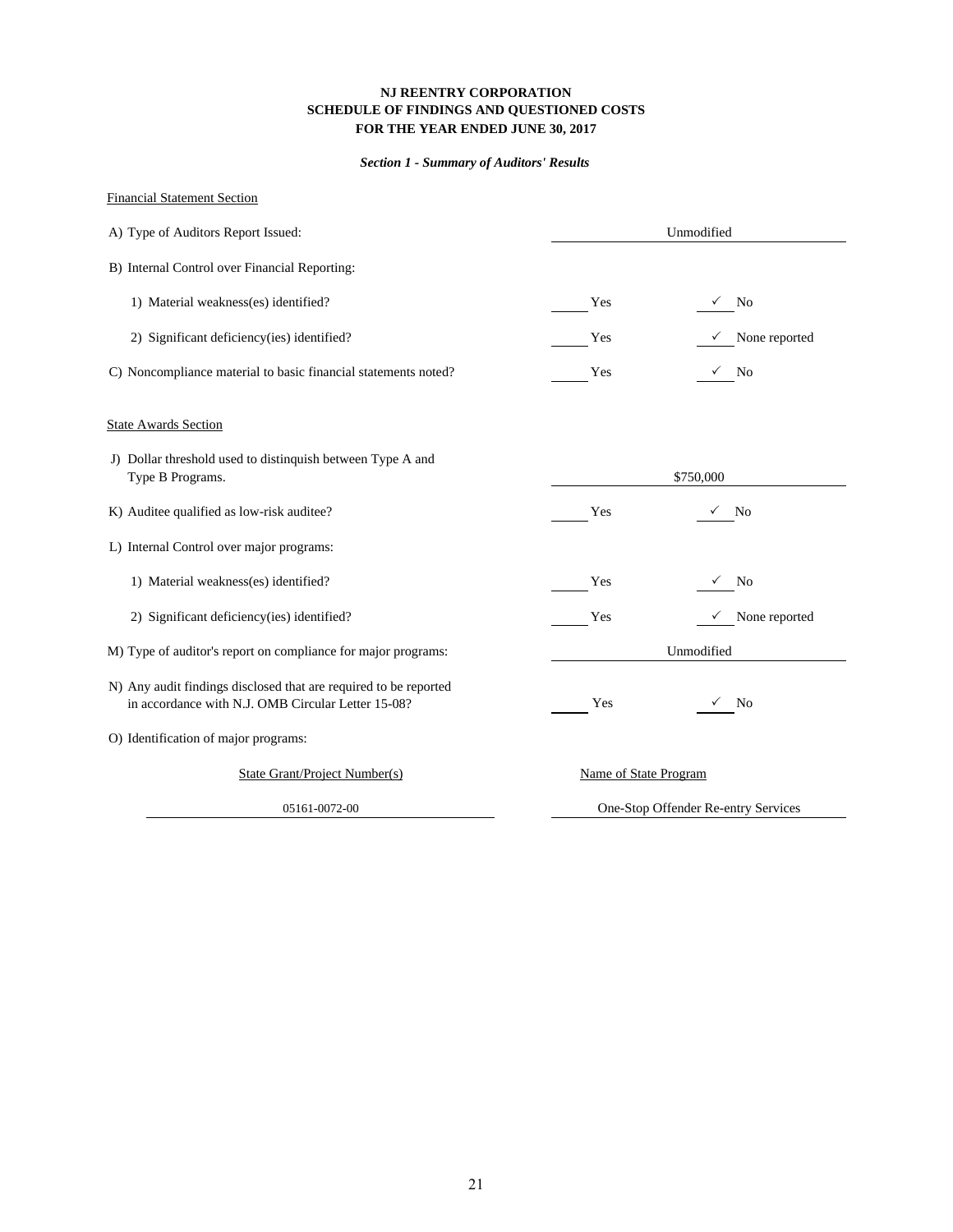### **NEW JERSEY REENTRY CORPORATION SCHEDULE OF FINDINGS AND QUESTIONED COSTS**

### **FOR THE YEAR ENDED JUNE 30, 2017**

### *Section II - Schedule of Financial Statement Findings*

This section identifies the significant deficiencies, material weaknesses, and instances of noncompliance related to the financial statements that are required to be reported in accordance with paragraphs 5.18 through 5.20 of Government Auditing Standards.

**No matters were reported**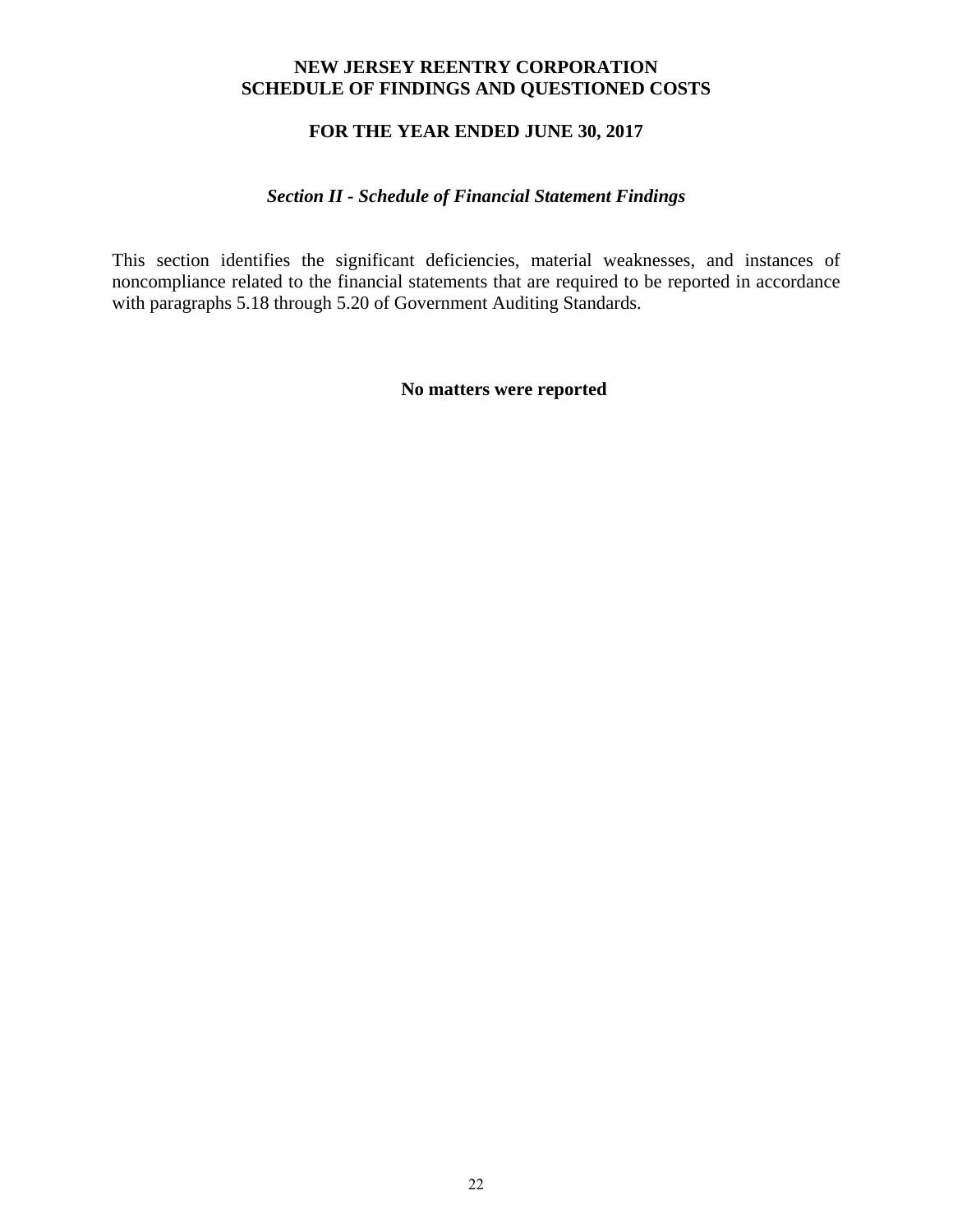### **NEW JERSEY REENTRY CORPORATION SCHEDULE OF FINDINGS AND QUESTIONED COSTS**

### **FOR THE YEAR ENDED JUNE 30, 2017**

### *Section III - State Financial Assistance Findings and Questioned Costs*

(This section identifies audit findings required to be reported by New Jersey OMB Circular 15- 08.)

**No matters were reported**